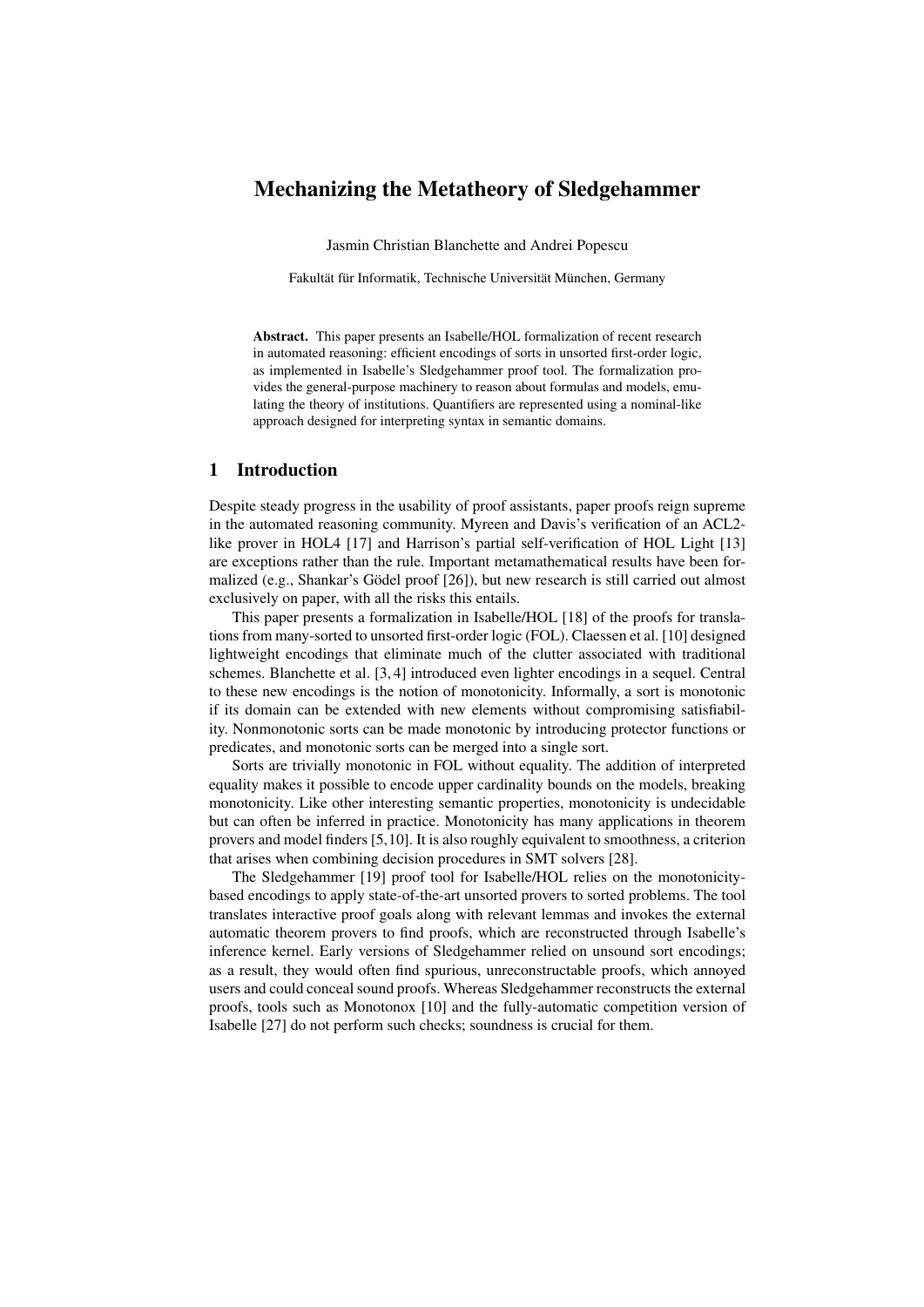The mechanization of the sort encodings fully covers the correctness proofs from Claessen et al. [\[10\]](#page-15-4) and the monomorphic half of its sequel [\[3,](#page-14-0) [4\]](#page-14-1), as well as a theorem by Bouillaguet et al. [\[9\]](#page-15-8). This formalization work arose from a desire to provide more solid assurance to this recent research. Even if the intuition is clear, a paper proof offers many opportunities for flaws, especially because of the variety of encodings.

The mechanization effort partly coincided with the development of the informal proofs [\[4\]](#page-14-1). The two proofs largely follow the same conventions, with one major difference: The core of the formal proof (Sections [3](#page-3-0) to [5\)](#page-6-0) assumes quantifier-free clausal normal form (CNF) rather than negation normal form (NNF). This reduces the exposure to name binders, which are notoriously difficult to reason about. The results are lifted to NNF using a clausification theorem (Sections [6](#page-9-0) to [8\)](#page-13-0). This organization is reminiscent of the architecture of automatic reasoners that combine a clausifier and a CNF core.

Isabelle's higher-order logic (HOL) might not be as expressive as set or type theory, but it can cope with the statements and proofs of classical metatheorems (as shown by Harrison and others [\[2,](#page-14-3) [12,](#page-15-9) [25\]](#page-15-10)) and practical results. The proof assistant offers many conveniences; two features have been particularly useful:

- *Locales*[\[1,](#page-14-4)[15\]](#page-15-11) parameterize theories over constants and assumptions, with the usual benefits associated with modularity. Locales are particularly suited to expressing logic translations abstractly as in the theory of institutions [\[11\]](#page-15-12).
- A framework for *syntax with bindings* [\[23,](#page-15-13)[24\]](#page-15-14) eases reasoning about quantified formulas. It lies at the intersection of first-order nominal approaches [\[21\]](#page-15-15) and higherorder abstract syntax [\[20\]](#page-15-16). The framework is designed specifically for interpreting syntax in semantic domains.

Locales have been part of Isabelle for many years and are widely used. The syntax with bindings is a newer addition; the current application is among the first case studies that feature it. The formal proofs are available online [\[6,](#page-15-17) [7\]](#page-15-18).

Although sort encodings are the focus of this paper, our infrastructure is designed to be reusable for other applications of many-sorted FOL. Many important metatheories are awaiting formalization, such as the completeness of paramodulation and tableaux.

# <span id="page-1-0"></span>2 An Isabelle View of Logic Translations

The formalization covers a variety of translations, including not only the sort encodings but also clausification. The guiding principles, described below, originate from the theory of institutions; their Isabelle materialization relies on locales.

**Institutions.** A *logic*  $\angle$  provides a category of signatures *Sig* and, for each signature  $\Sigma \in \mathcal{S}$ *ig*, a set of sentences  $\mathcal{S}en(\Sigma)$ , a class of structures (interpretations)  $\mathcal{S}tr(\Sigma)$ , and a satisfaction relation  $\models_{\Sigma}$  between structures and sentences. A signature morphism  $k : \Sigma \rightarrow$  $\Sigma'$  is equipped with a forward sentence translation  $k$  :  $\mathcal{S}en(\Sigma) \rightarrow \mathcal{S}en(\Sigma')$  and a backward structure translation  $\int_k : Str(\Sigma') \to Str(\Sigma)$ . An *institution* is a logic whose signature morphisms enjoy the property that "truth is invariant under change of notation":  $\mathcal{M}' \vDash_{\Sigma'}$  $k \varphi \longleftrightarrow M' \rvert_k \vDash_{\Sigma} \varphi \text{ for all } k : \Sigma \to \Sigma', \mathcal{M}' \in Str(\Sigma'), \text{ and } \varphi \in \mathcal{S}en(\Sigma).$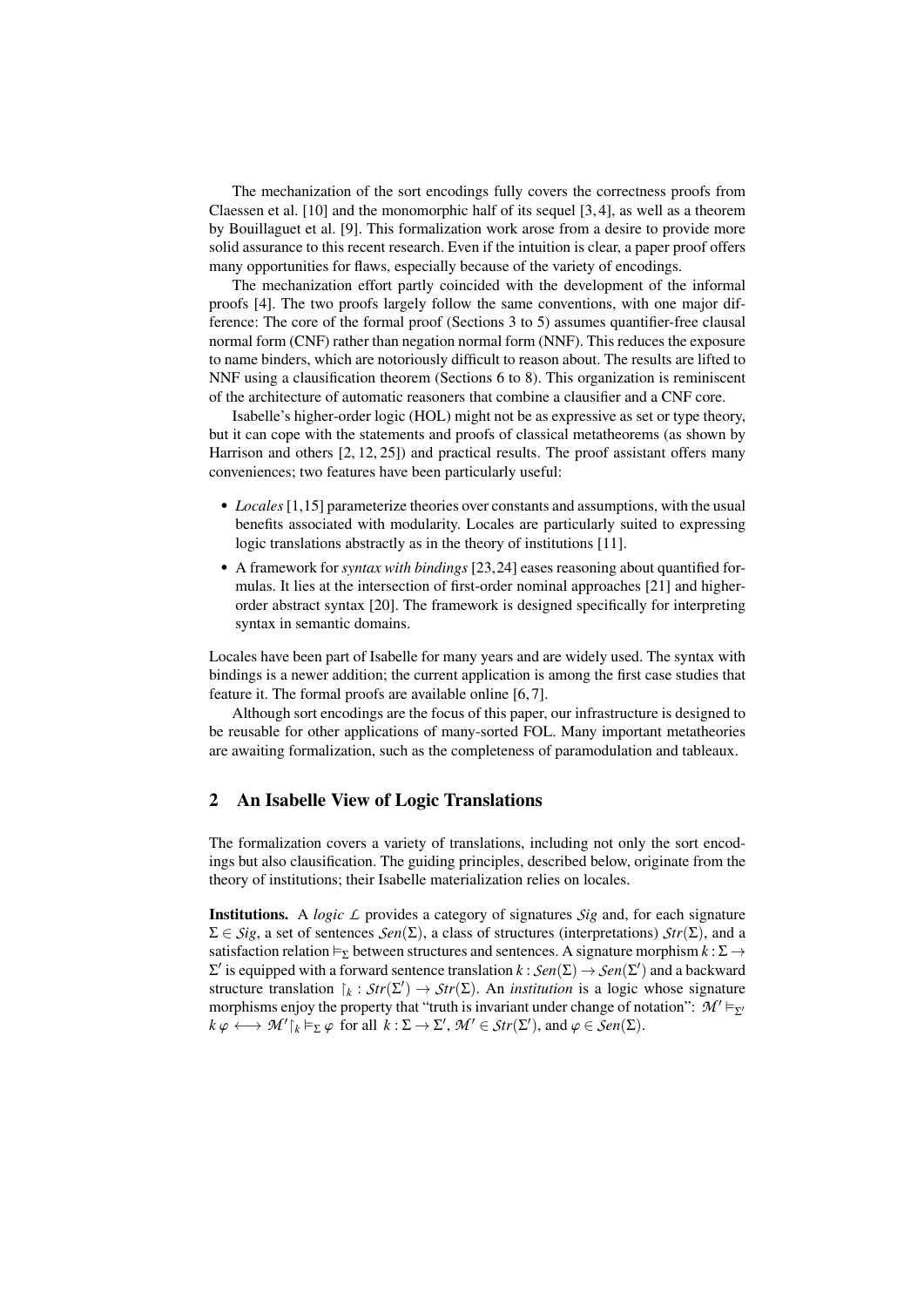A translation of  $\mathcal{L}$ -problems (sets of sentences) into  $\mathcal{L}'$ -problems consists of a function \$ between *L*'s and *L*''s signature classes and, for each  $\Sigma \in \text{dom}(\S)$  and  $\Sigma$ -problem  $\Phi$ , a sentence translation enc $_{\Phi}$  :  $\mathcal{S}en(\Sigma) \to \mathcal{S}en(\Sigma^{\$})$  and a set of axioms  $\mathcal{A}x_{\Phi} \subseteq \mathcal{S}en(\Sigma^{\$})$ . The translation of  $\Phi$  is defined as enc  $\Phi = \{\text{enc}_{\Phi} \varphi \mid \varphi \in \Phi\} \cup \mathcal{A}_{\mathcal{X}_{\Phi}}$ . Thus, *L*-problems are mapped to  $\mathcal{L}'$ -problems by joining an elementwise translation and additional axioms. Given a class *C* of *L*-problems, the translation is *sound* w.r.t. *C* if satisfiability of  $\Phi$  implies satisfiability of enc  $\Phi$  for all  $\Phi \in \mathcal{C}$ , and *complete* if the converse holds.

The institution literature focuses on "uniform" encodings. For these, the sentence translation depends only on  $\Phi$ 's signature  $\Sigma$ , and there exists a backward translation  $\det : Str(\Sigma^{\$}) \to Str(\Sigma)$  for which an inter-institution version of the institutional condition holds:  $\mathcal{M}' \models_{\Sigma} \mathbf{s} \text{ enc}_{\Sigma} \varphi \longleftrightarrow \text{dec } \mathcal{M}' \models_{\Sigma} \varphi$ . This condition implies completeness.<br>The source logic 6 for all the translations considered in this paper is many-sort

The source logic  $\mathcal L$  for all the translations considered in this paper is many-sorted FOL; the target logic  $L'$  is either many-sorted or unsorted FOL. Sentences are either CNF clauses or NNF formulas. Most of the translations are nonuniform.

Isabelle. Isabelle/HOL is based on polymorphic HOL, which can be thought of as a fragment of Standard ML enriched with logical constructs and a proof system. Type variables are identified by a leading prime (e.g., 'a). The type  $\sigma \rightarrow \tau$  is interpreted as the set of (total) functions from  $\sigma$  to  $\tau$ . Propositions are terms of type bool, and predicates are functions to bool. Function applications are written without parentheses (e.g., *f x y*) or in infix notation (e.g.,  $x + y$ ). Constants and variables can be functions.

The type '*a* list of finite lists over '*a* is generated freely from the empty list  $\lceil \rceil$  and the infix constructor  $\#$ :  $'a \rightarrow 'a$  list  $\rightarrow 'a$  list. The notation  $[x_1, x_2, \ldots, x_n]$  abbreviates  $x_1 \# (x_2 \# (\dots \# (x_n \# [\dots]))$ . The higher-order constant map :  $(a \to 'b) \to 'a$  list  $\to 'b$  list applies a unary function to each element in a list, and set :  $'a$  list  $\rightarrow 'a$  set returns the set of elements in a list. Sets are written using traditional mathematical notation. Type parameters of polymorphic types are sometimes omitted (e.g., set for  $'a$  set).

Locales. Isabelle locales are a structuring mechanism provided on top of basic HOL. They fix types, constants, and assumptions, as in the following schematic examples:

locale  $X =$  fixes  $'a$  fixes c:  $\sigma_{a}$  assumes  $P_{a,c}$ locale Y = fixes  $'b$  fixes d:  $\tau_{b}$  assumes  $Q_{b,d}$ 

The definition of locale X fixes a type 'a and a constant c whose type  $\sigma_{a}$  may depend on  $a$ , and states an assumption  $P_{a,c}$ : bool over  $a$  and c. Lemmas proved within the locales can rely on them. In general, a single locale can introduce several types, constants, and assumptions. The definition of X also produces a polymorphic *locale predicate* X =  $(\lambda c. P_{a,c})$ . Seen from outside the locale, the lemmas proved in locale X are polymorphic<br>in type variable  $/a$ , universally quantified over variable c, and conditional on X c. in type variable  $\alpha$ , universally quantified over variable  $c$ , and conditional on  $X$   $c$ .

Locales support inheritance, union, and embedding. To embed X into Y, one needs to indicate how an arbitrary instance of  $X$  can be regarded as an instance of  $Y$ , by providing, in the context of X, definitions of the types and constants of Y together with proofs of Y's assumptions. The command

sublocale  $X < Y$  where  $'b = v$  and  $d = t$ 

emits the goal  $Q_{\nu,t}$ , where  $\nu$  and  $t$  may depend on types and constants from X. After the proof all the lemmas proved in the Y become available in X, with  $\nu$  and  $t$  in place of *lb* proof, all the lemmas proved in the Y become available in X, with  $\nu$  and  $t$  in place of  $'b$ and d. Homonymous constants d in  $X$  and  $Y$  are instantiated as  $d = d$  by default.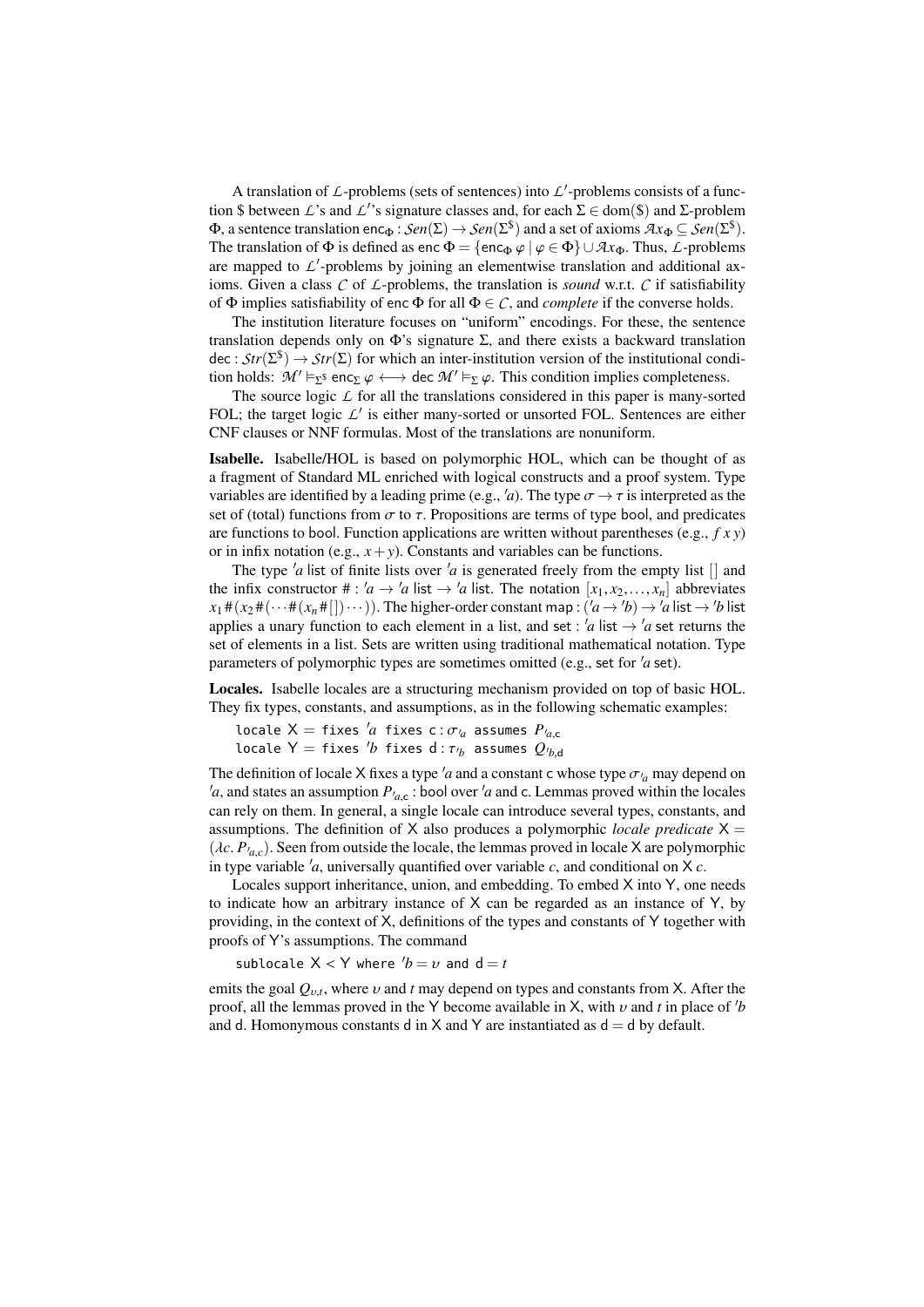The sublocale relationship is sometimes abbreviated to  $X_{a,c} < Y_{v,t}$  or  $X < Y$ .

Locales provide a shallow realization of institutions in Isabelle. The institutional methodology serves as an inspiration and guidance to formulate results about specific logic translations in a consistent style. Given a logic  $\mathcal{L}$ , its signatures  $\mathcal{S}$ *ig* are captured by a locale *<sup>L</sup>*.Signature, which fixes Isabelle constants for the signature components (e.g., sorts and symbols) and defines a notion of sentence (e.g., clauses or formulas). A locale *<sup>L</sup>*.Problem extends *<sup>L</sup>*.Signature with a fixed set of sentences <sup>Φ</sup>. Structures *<sup>M</sup>* are represented by a locale *<sup>L</sup>*.Structure that also defines a notion of satisfaction. Finally, satisfiable problems are represented by a locale *<sup>L</sup>*.Model that joins *<sup>L</sup>*.Problem and *<sup>L</sup>*.Structure and further requires satisfaction between <sup>Φ</sup> and *<sup>M</sup>*.

In this setting, translations between logics  $\mathcal L$  and  $\mathcal L'$  and their properties are captured via locale embedding mechanisms in four steps.

SIG: Define \$ as a sublocale relationship *L*.Signature < *L'*.Signature with suitable parameter instantiations reflecting the definition of  $\Sigma^{\$}$  in terms of  $\Sigma$ parameter instantiations reflecting the definition of  $\Sigma^{\$}$  in terms of  $\Sigma$ .

TRANS: Define enc<sub>Φ</sub> inside *L*.Problem (where  $\Sigma$  and the  $\Sigma$ -problem  $\Phi$  are fixed).

SOUND: To prove soundness, define a  $\Sigma^{\$}$ -structure  $\mathcal{M}'$  inside *L*.Model (where the sig-<br>nature  $\Sigma$ , the  $\Sigma$ -problem  $\Phi$ , and the structure  $\mathcal{M}$  such that  $\Phi \models_{\mathcal{M}} \mathcal{M}$  are fixed) and show nature Σ, the Σ-problem Φ, and the structure *M* such that  $\Phi \vDash_{\Sigma} M$  are fixed) and show  $L$ .Model<sub>*M*</sub> <  $L'$ .Model<sub>*M'*</sub>.

COMPLETE: To prove completeness, define a locale Problem\_Model' =  $\mathcal{L}$ .Problem + *L*'.Model that joins a Σ-problem Φ and a Σ<sup>\$</sup>-model *M'* of enc Φ, define inside Problem \_<br>Model' a Σ-structure *M* and show Problem\_Model',  $u \le C$  Model  $\varepsilon$ Model' a  $\Sigma$ -structure  $M$ , and show Problem\_Model'<sub> $M'$ </sub> <  $\mathcal L$ .Model<sub>M</sub>.

## <span id="page-3-0"></span>3 Clausal First-Order Logic

The terms, atoms, and literals of (quantifier-free) CNF are represented in HOL by MLstyle free datatypes, parameterized by types  $f$  and  $p$  of function and predicate symbols:

| datatype $'f$ tm $=$    | datatype $(f, p)$ atm =            | datatype $(f, p)$ lit $=$      |
|-------------------------|------------------------------------|--------------------------------|
| Var var                 | $Pr / p$ ( <i>f</i> tm list)       | Pos((f, 'p) atm)               |
| Fn $'f$ ( $'f$ tm list) | Eq $(f \text{tm})$ $(f \text{tm})$ | $Neg ((\nmid f, \nmid p)$ atm) |
|                         |                                    |                                |

The type var is countably infinite. An atom is either an applied predicate  $(e.g., p(t))$ or equality (e.g.,  $t \approx u$ ). A clause is a list of literals (interpreted disjunctively), and a problem is a set of clauses (interpreted conjunctively). Formally,  $(f, 'p)$  clause  $=(f, 'p)$  it list and  $(f, 'p)$  problem  $-(f, 'p)$  clause set. The CNE representation involves  $(f, 'p)$  lit list and  $(f', 'p)$  problem =  $(f', 'p)$  clause set. The CNF representation involves no name binders, unlike (quantified) NNF (Section [6\)](#page-9-0).

Many-sorted signatures (for CNF and NNF) are captured by the following locale:

locale  $Signature =$ fixes  $'s$  and  $'f$  and  $'p$ fixes arity<sub>F</sub>:  $'f \rightarrow 's$  list and res:  $'f \rightarrow 's$  and arity<sub>P</sub>:  $'p \rightarrow 's$  list assumes countable UNIV $\prime_s$  and countable UNIV $\prime_f$  and countable UNIV $\prime_p$ 

The locale is parameterized by types for sorts  $('s)$ , function symbols  $('f)$ , and predicate symbols  $(p)$ , all required to be countable (i.e. finite or countably infinite). The locale attaches to each symbol a sort arity (arity<sub>F</sub> or arity<sub>P</sub>) and, for functions, a result sort (res). The sort arity can be empty. Symbols cannot be overloaded. The polymorphic constant UNIV<sub>'a</sub>: 'a set is predefined in Isabelle as the set of all values of type 'a.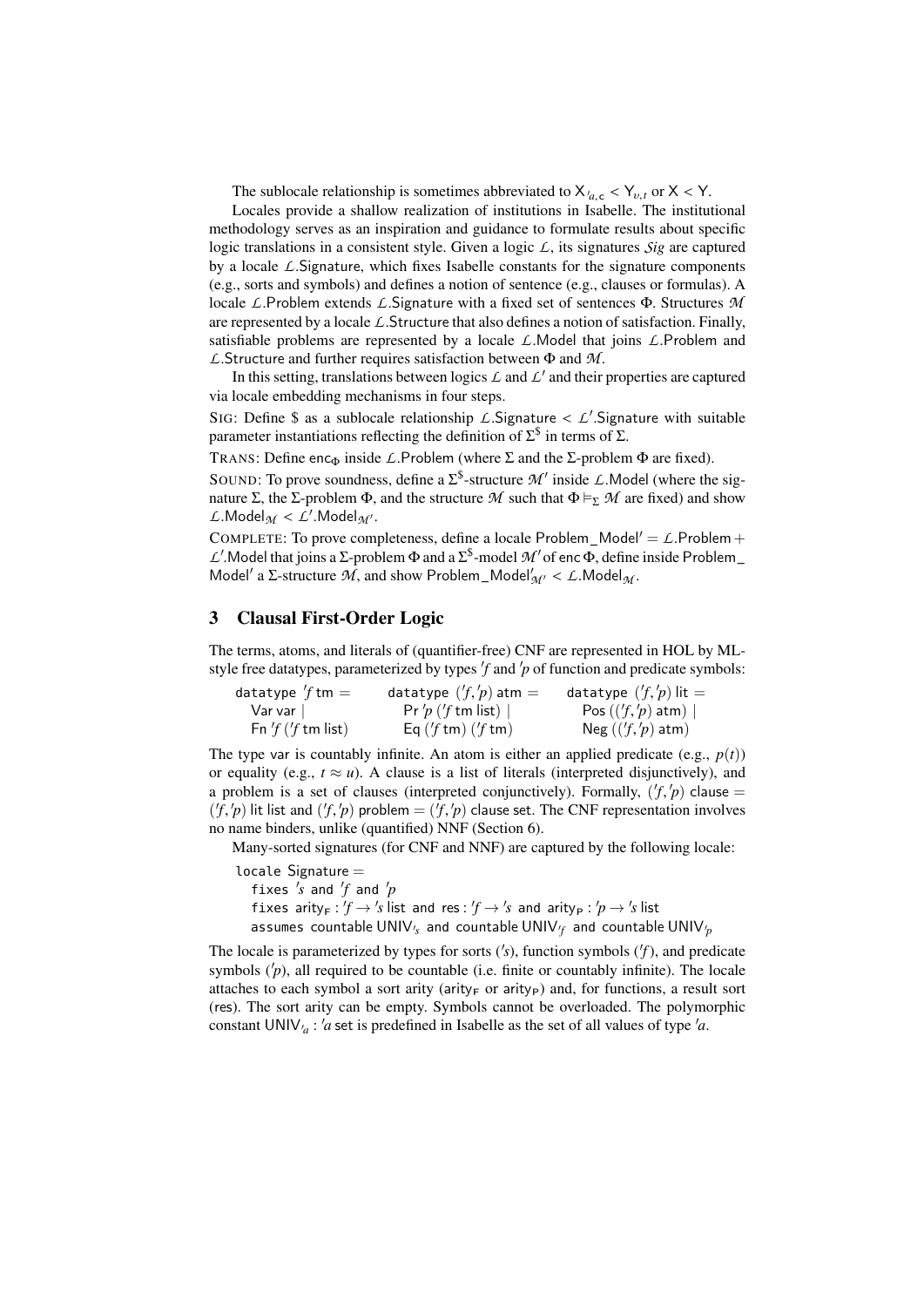The Signature locale defines an underspecified function sort : var  $\rightarrow$  's that arbitrarily assigns sorts to variables. Whereas the formalization consistently refers to FOL's sorts as types (in view of a possible extension to *n*-ary type constructors and polymorphism), in this paper they are more precisely called sorts. Wellsortedness and wellformedness of terms and the other syntactic categories are defined in the usual way. Wellformedness is a precondition to many operations, but such details are omitted here.

The Problem locale joins a signature  $\Sigma$  and a CNF  $\Sigma$ -problem  $\Phi$ . The Structure locale combines a signature, a universe  $\mu$ , and a triple of functions (int<sub>s</sub>, int<sub>F</sub>, int<sub>P</sub>) that interpret sorts, function symbols, and predicate symbols:

```
locale Problem = Signature s_i/f_i/p arity<sub>F</sub> res arity<sub>P</sub> + f<sup>i</sup> yos \Phi; (f f/p) problem
    fixes Φ : ('f, 'p) problem
\frac{1}{2} locale Structure = Signature's,'f,'p arity<sub>F</sub> res arity<sub>P</sub> +
   fixes \mufixes int_S : 's \to 'u \to bool and int_F : 'f \to 'u list \to 'u and
               \mathsf{int}_{\mathsf{P}} : 'p \to 'u list \to bool
```
A few wellformedness assumptions are made on the triple (int<sub>s</sub>, int<sub>F</sub>, int<sub>P</sub>), such as inhabitation of all sorts ( $\forall \sigma$ .  $\exists d$ . int<sub>s</sub>  $\sigma$  *d*). The Structure locale also defines the interpretation of terms and satisfaction of clauses. A related locale, Model, represents satisfiable CNF problems by combining a Problem and a Structure it satisfies.

## <span id="page-4-0"></span>4 Monotonicity and Its Inference

This section focuses on monotonicity in its own right; Section [5](#page-6-0) discusses the associated sort encodings. To simplify the monotonicity arguments, both sections assume a fixed infinitely countable type  $\omega$  as the universe 'u of structures, thus working implicitly with the instances Structure  $\omega$  and Model  $\omega$ . This limitation is lifted in Section [8](#page-13-0) by appealing to the downward Löwenheim–Skolem theorem.

Claessen et al. [\[10,](#page-15-4) §2] define monotonicity on single sorts. Blanchette et al. [\[3,](#page-14-0) §3] generalized the notion to sets of sorts *S*, making it more useful. The sorts *S* are collectively *monotonic* in the problem  $\Phi$  if for all models  $\mathcal M$  of  $\Phi$ , there exists a model  $\mathcal M'$ such that for all sorts  $\sigma$ ,  $M'$  interprets  $\sigma$  by an infinite domain if  $\sigma \in S$  and by a domain of the same cardinality as in M otherwise of the same cardinality as in *M* otherwise.

In the formalization, the Mono Problem locale enriches Problem with a monotonicity assumption on all sorts, expressed using locale predicates:

> $\left(\exists int_{\mathsf{S}} int_{\mathsf{F}} int_{\mathsf{P}} \cdot \mathsf{M} \right) \longrightarrow$ <br>  $\exists int_{\mathsf{S}} int_{\mathsf{P}} int_{\mathsf{P}} int_{\mathsf{P}} int_{\mathsf{P}} int_{\mathsf{P}} int_{\mathsf{P}} int_{\mathsf{P}} int_{\mathsf{P}} int_{\mathsf{P}} int_{\mathsf{P}} int_{\mathsf{P}} int_{\mathsf{P}} int_{\mathsf{P}} int_{\mathsf{P}} int_{\mathsf{P}} int_{\mathsf{P}} int_{\mathsf{P}} int_{\mathsf{P}} int_{\mathsf{P}} int_{\mathsf{P}} int_{\mathsf$  $∃int<sub>S</sub> int<sub>F</sub> int<sub>P</sub>$ . Infinite\_Model arity<sub>F</sub> res arity<sub>P</sub> Φ *int*<sub>S</sub> *int*<sub>F</sub> *int*<sub>P</sub>

The Infinite\_Model locale is itself an enrichment of Model with the assumption that for each sort  $\sigma$ , the expression int<sub>s</sub>  $\sigma$  *d* is true for infinitely many elements *d*.

First Criterion. Claessen et al. designed two syntactic criteria to infer monotonicity. The first one is defined as a predicate  $\triangleright$  that checks the absence of naked variables of a given sort  $\sigma$  in a clause *c* or a problem  $\Phi$ :

$$
\sigma \triangleright c \longleftrightarrow \forall x \in \text{nv } c. \text{ sort } x \neq \sigma \qquad \qquad \sigma \triangleright \Phi \longleftrightarrow \forall c \in \Phi. \ \sigma \triangleright c
$$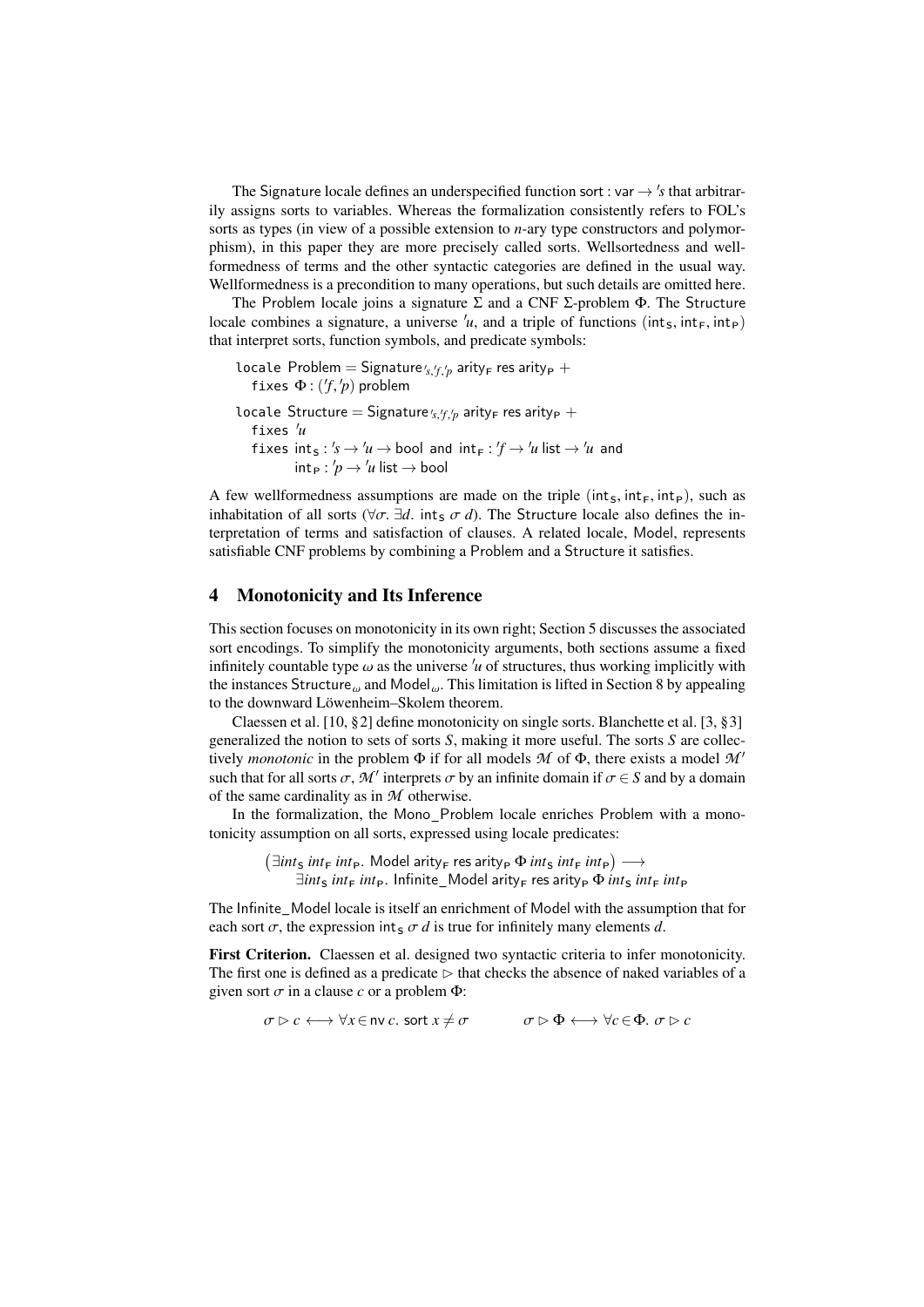A *naked variable* is a variable that occurs directly on either side of a positive equality, such as *X* in the literal  $X \approx f(Y)$ . Formally:

| nv (Var $x$ ) = $\{x\}$      | $n v (Eq t_1 t_2) = n v t_1 \cup n v t_2$ | $nv (Pos a) = nv a$      |
|------------------------------|-------------------------------------------|--------------------------|
| nv (Fn $f$ ts) = $\emptyset$ | nv (Pr $p ts) = \emptyset$                | nv (Neg $a) = \emptyset$ |

with nv  $c = \bigcup$  set (map nv *c*) for clauses. The criterion  $\triangleright$  soundly infers monotonicity. This is expressed as a sublocale inclusion Problem\_Crit1 < Mono\_Problem, where Problem\_Crit1 enriches Problem with the assumption  $\forall \sigma$ .  $\sigma \triangleright \Phi$ . The inclusion holds because a model of a problem whose sorts pass  $\triangleright$  can be extended into an infinite model by replicating elements. For each finite sort  $\sigma$ , the extended model contains infinitely many copies of some element pick  $\sigma$ , all interpreted as in the original model.

Blanchette et al. strengthened the criterion by injecting "infinity knowledge": Any sort that is interpreted by an infinite domain in all models is monotonic, regardless of naked variables [\[3,](#page-14-0) §3]. This aspect is part of the formalization but omitted here.

Second Criterion. The improved criterion is parameterized by an assignment of a persort *extension policy*—which may be *true*, *false*, or *copy*—to each predicate symbol. In the model construction, the true-extended (resp. false-extended) predicates are interpreted as true (resp. false) for new domain elements of the given sort, whereas the copy-extended predicates are treated as in the simple criterion.

Implementations can enumerate the possible policy combinations (e.g., using a SAT solver). In the formalization, the policies are supplied along with the problem as a curried function policy that maps pairs  $\sigma$ , *p* to T, F, or C. A function guard associates each variable *x* in need of protection with its guarding literal. The criterion is defined as

$$
\sigma \blacktriangleright c \longleftrightarrow \forall l x. \ l \in \text{set } c \land x \in \text{nv } l \land \text{sort } x = \sigma \longrightarrow \text{ isGuard } x \text{ (guard } c l x)
$$

$$
\sigma \blacktriangleright \Phi \longleftrightarrow \forall c \in \Phi. \ \sigma \blacktriangleright c
$$

where isGuard determines whether the given literal actually protects the variable *x*:

isGuard *x* (Pos (Eq  $t_1$   $t_2$ ))  $\longleftrightarrow$  False isGuard *x* ( $\text{Neg}(\text{Eq } t_1 t_2)$ )  $\longleftrightarrow \sqrt{\frac{2}{t-1}} t_i = \text{Var } x \wedge \exists f \text{ts}. t_{3-i} = \text{Fn } f \text{ts}$ <br>isGuard *x* ( $\text{Pos}(\text{Pr } n \text{ ts})$ )  $\longleftrightarrow x \in \square$  set (map ny ts)  $\wedge$  policy (sort *x*  $\mathsf{isGuard}\ x\ (\mathsf{Pos}\ (\mathsf{Pr}\ p\ ts))\longleftrightarrow x\in \bigcup \mathsf{set}\ (\mathsf{map}\ \mathsf{nv}\ ts)\ \wedge\ \mathsf{policy}\ (\mathsf{sort}\ x)\ p = \mathsf{True}$  $\mathsf{isGuard}\ x\ (\mathsf{Neg}\ (\mathsf{Pr}\ p\ ts))\longleftrightarrow x\in \mathsf{\bigcup}\ \mathsf{set}\ (\mathsf{map}\ \mathsf{nv}\ ts)\ \wedge\ \mathsf{policy}\ (\mathsf{sort}\ x)\ p=\mathsf{F}$ 

The notion of naked variables is generalized to account for ill-polarized predicates:

 $\mathsf{inv}(\mathsf{Pos}(\mathsf{Pr}\ p\ ts)) = \{x \in \bigcup \mathsf{set}(\mathsf{map}\ \mathsf{nv}\ ts) \mid \mathsf{policy}(\mathsf{sort}\ x)\ p = \mathsf{F}\}\$  $\mathsf{inv}\left(\mathsf{Neg}\left(\mathsf{Pr}\ p\ ts\right)\right) = \{x \in \bigcup \mathsf{set}\left(\mathsf{map}\ \mathsf{nv}\ ts\right) \mid \mathsf{policy}\left(\mathsf{sort}\ x\right)\ p = \mathsf{T}\}\$ 

<span id="page-5-0"></span>**Theorem 1.** *Let*  $Φ$  *be a*  $Σ$ *-problem and*  $σ$  *be a*  $Σ$ *-sort.* 

(1) *If*  $\sigma \triangleright \Phi$ *, then*  $\sigma \triangleright \Phi$  *for a copy-extended policy.* 

(2) *Given some extension policies, if*  $\sigma \triangleright \Phi$  *for all* Σ*-sorts*  $\sigma$ *, then the set of all* Σ*-sorts is monotonic in* Φ*.*

This theorem is expressed in Isabelle as a pair of sublocale inclusions. The where clause below instantiates Problem Policy Crit2's policy parameter with  $\lambda \sigma p$ . C to enforce the copy policy for all sorts and predicate symbols:

sublocale Problem\_Crit1 < Problem\_Policy\_Crit2 where policy =  $(\lambda \sigma p.C)$ sublocale Problem\_Policy\_Crit2 < Mono\_Problem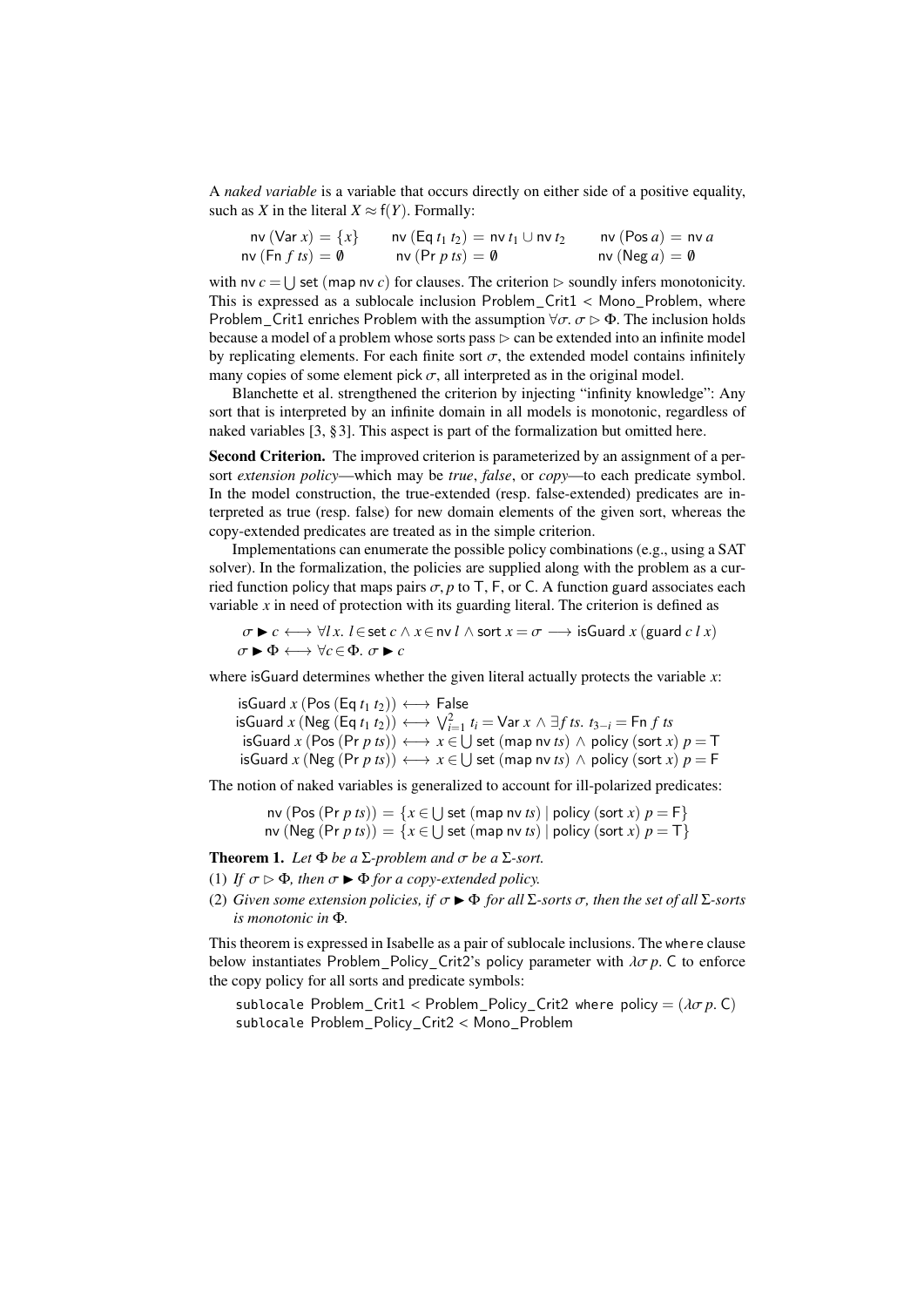#### <span id="page-6-0"></span>5 Sort Encodings

A naive, unsound way to translate a many-sorted FOL problem to unsorted FOL is to erase all the sorts and otherwise leave the problem unchanged. There are two main sound alternatives that encode the sort information. Sort *tags* are functions  $t_{\sigma}(X)$  that directly associate a term *X* with its sort  $\sigma$ . Sort *guards* are predicates  $g_{\sigma}(X)$  that check whether *X* has sort  $\sigma$  in the original problem. The formalized versions of these encodings follow the four steps sketched in Section [2.](#page-1-0)

Full Erasure. Full sort erasure is unsound but complete. What makes it interesting is that it is sound for the class of monotonic problems. By way of composition, it lies at the heart of the tag- and guard-based encodings. The theory prefix U distinguishes unsorted entities from their many-sorted counterparts.

SIG: The signature of the target unsorted problem has the same function and predicate symbols as the original signature but collapses the sorts into a single, implicit sort.

TRANS: The translation function e is the identity except that it forgets the sorts.

SOUND: For the soundness proof, a model of a monotonic problem is extended into a model that interprets all sorts infinitely, which in turn is transformed into an isomorphic "full" model that interprets all the sorts uniformly as  $\lambda d$ . True (i.e.,  $\forall \sigma$ .  $\forall d$ . int<sub>s</sub>  $\sigma d$ ), from which it is easy to build an unsorted model for the e-translated problem:

Mono\_Model < Infinite\_Model < Full\_Model < U.Model

The last step corresponds to Theorem 1 in Bouillaguet et al. [\[9\]](#page-15-8) and, more approximately, to Lemma 1 in Claessen et al. [\[10\]](#page-15-4). Incidentally, the formalization revealed a flaw in Claessen et al.: Their main result holds, but not their Lemma 3.<sup>[1](#page-6-1)</sup>

COMPLETE: The locale Problem\_UModel combines a many-sorted problem and an unsorted model with domain D of the problem's e translation. The unsorted model can be regarded as a many-sorted model in which every sort is interpreted as D.

Protector-Based Encodings. Claessen et al. observe that protectors, whether tags or guards, are not needed for terms with monotonic sorts. The sequel [\[3\]](#page-14-0) advocates protecting only those variables that cause the monotonicity check to fail, to reduce clutter. Thus, for both tags and guards, three schemes are available: the traditional encoding, the lightweight version due to Claessen et al., and the "featherweight" version from the sequel. These are called  $\tilde{t}$ ,  $\tilde{t}$ ?, and  $\tilde{t}$ ?? for tags and  $\tilde{g}$ ,  $\tilde{g}$ ?, and  $\tilde{g}$ ?? for guards.

Consider the following fragment of a many-sorted problem, where *S* has sort st:

 $S \approx \text{on} \vee S \approx \text{off}$  flip(*S*)  $\approx S$ 

<span id="page-6-1"></span><sup>&</sup>lt;sup>1</sup> The flawed lemma states that whenever there exists a model  $M$  where a monotonic sort  $\sigma$  is interpreted with a given cardinality, there exists for any larger cardinality  $k$  a model where  $\sigma$ has cardinality *k* and the other sorts have the same cardinalities as in *M*. This proposition is invalid for  $k > \aleph_0$  because FOL problems can encode the constraint that there exists a bijection between two infinite, and hence monotonic, sorts  $\sigma$  and  $\tau$ , making it impossible to increase  $σ's$  cardinality without also increasing  $τ's$ . This issue is independent of which of the two definitions of monotonicity is used. We discovered it at an early stage of the formalization as we were looking for a correct formulation of Löwenheim–Skolem for many-sorted FOL.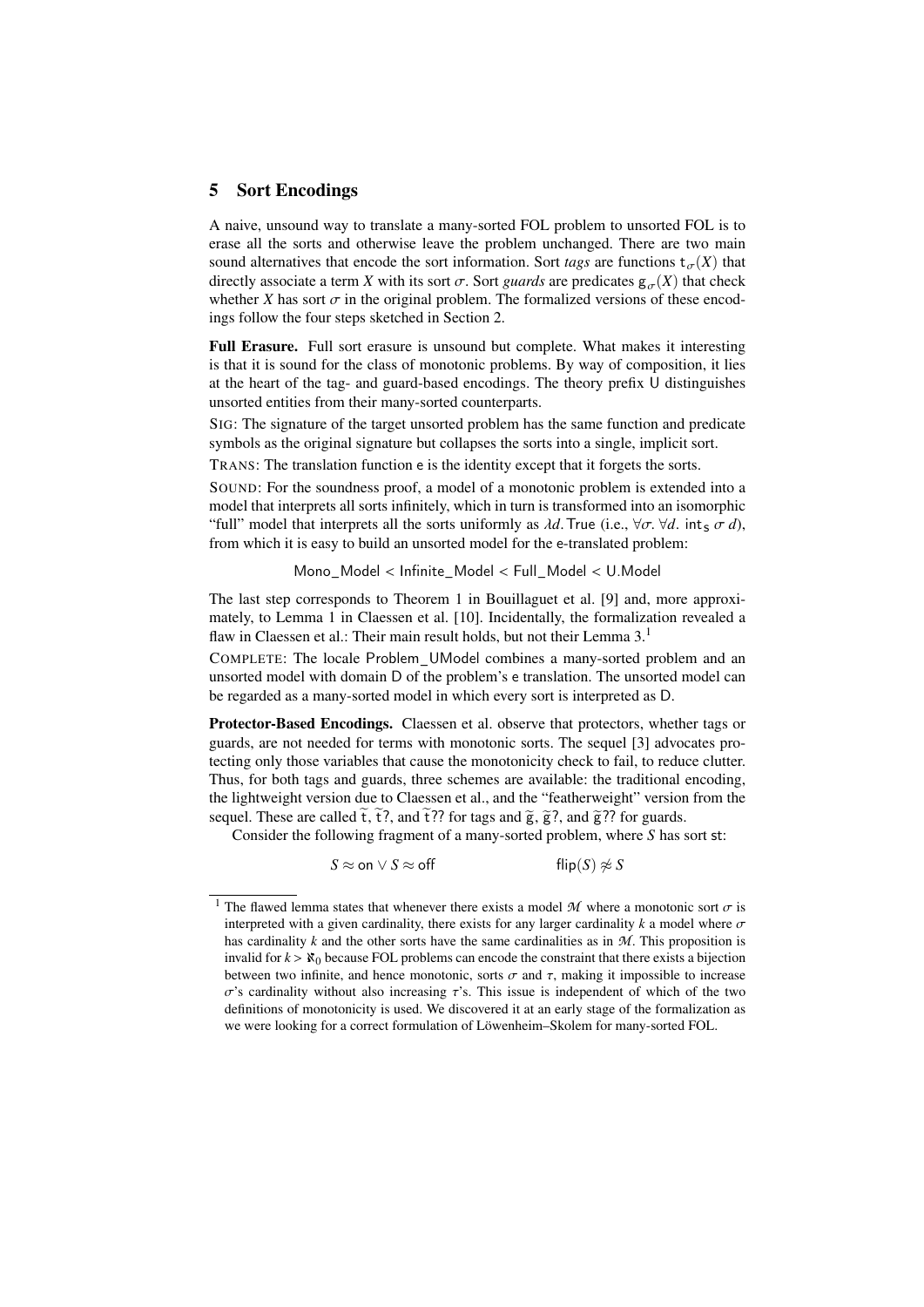The traditional  $\tilde{t}$  encoding inserts tags around every subterm:

$$
t_{st}(S) \approx t_{st}(on) \vee t_{st}(S) \approx t_{st}(off) \qquad t_{st}(flip(t_{st}(S))) \not\approx t_{st}(S)
$$

Since the sort st is not monotonic (its only models have cardinality 2), the  $\tilde{t}$ ? encoding coincides with  $\tilde{t}$ . In contrast, the featherweight  $\tilde{t}$ ?? encoding tags only naked variables:

$$
t_{st}(S) \approx \text{on} \vee t_{st}(S) \approx \text{off} \qquad \qquad \text{flip}(S) \not\approx S
$$

The  $\tilde{t}$ ??-encoded problem is complemented by typing axioms that repair mismatches between tagged and untagged occurrences of well-sorted terms:

$$
t_{st}(on) \approx on
$$
  $t_{st}(off) \approx off$   $t_{st}(flip(S)) \approx flip(S)$ 

For guards, the traditional and lightweight encodings  $\tilde{g}$  and  $\tilde{g}$ ? protect each variable:

$$
\neg g_{st}(S) \lor S \approx \text{on} \lor S \approx \text{off} \qquad \qquad \neg g_{st}(S) \lor \text{flip}(S) \not\approx S
$$

The featherweight encoding  $\tilde{g}$ ?? guards only naked variables:

$$
\neg g_{st}(S) \lor S \approx \text{on} \lor S \approx \text{off} \qquad \text{flip}(S) \not\approx S
$$

The guard encodings are completed by the axioms  $g_{st}(on)$ ,  $g_{st}(off)$ , and  $g_{st}(flip(S))$ .

General Encoding Procedure. The full sort erasure encoding e is part of a two-stage procedure to encode any many-sorted FOL problem into unsorted FOL. The first stage makes the problem monotonic by introducing protectors (tags or guards). This corresponds to a sound and complete encoding of many-sorted FOL into itself; the soundness proofs rely on the monotonicity criteria. The second stage merges all the sorts using e, which is sound and complete for monotonic problems.

Tags and guards are formalized separately, but for a protector kind, the traditional, lightweight, and featherweight encodings are treated as instances of a single generalized encoding. Both generalized encodings are parameterized by a partition of sorts by level of protection, via disjoint predicates prot, protFw, unprot :  $s \rightarrow$  bool indicating whether<br>terms of a sort should be fully protected, protected in a featherweight fashion, or left terms of a sort should be fully protected, protected in a featherweight fashion, or left unprotected. The last option is available only for sorts inferred monotonic by  $\triangleright$ .

Tags. The tag encoding builds on a datatype of extended function symbols containing the old symbols as well as a tag for each sort:

datatype  $(f, 's)$  efsym  $=$  Old  $'f$  | Tag  $'s$ 

SIG: Signatures over the extended symbols treat the old function symbols as before. The new symbols Tag  $\sigma$  are unary operations of sort arity  $[\sigma]$  and result sort  $\sigma$ . TRANS: The encoding function is specified as follows:

$$
t (Var x) = \begin{cases} Var x & \text{if unprot (sort x)} \\ Fn (Tag (sort x)) [Var x] & \text{otherwise} \end{cases}
$$
  
\n
$$
t (Fn f ts) = t' (Fn f ts)
$$
  
\n
$$
t (Pos (Eq t1 t2)) = Pos (Eq (t t1) (t t2))
$$
  
\n
$$
t (Neg (Eq t1 t2)) = Neg (Eq (t' t1) (t' t2))
$$
  
\n
$$
t (Pos (Pr p ts)) = Pos (Pr p (map t' ts))
$$
  
\n
$$
t (Neg (Pr p ts)) = Neg (Pr p (map t' ts))
$$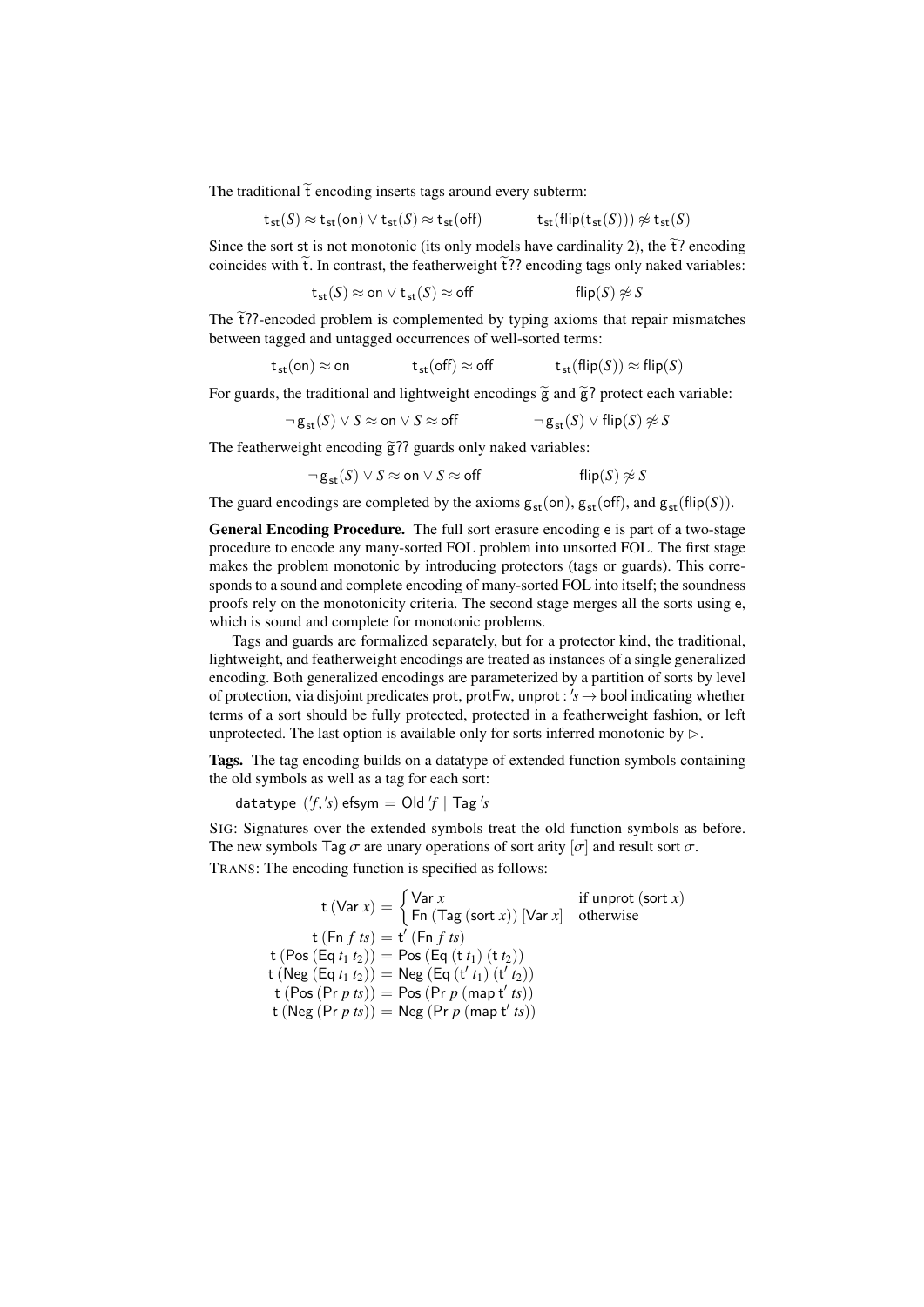$$
t'(Var x) = \begin{cases} \n\text{Fn} (\text{Tag} (\text{sort} x)) [\text{Var} x] & \text{if } \text{prot} (\text{sort} x) \\ \n\text{Var} x & \text{otherwise} \n\end{cases}
$$
\n
$$
t'(Fn f ts) = \begin{cases} \n\text{Fn} (\text{Tag} (\text{res} f)) [\text{Fn} (\text{Old} f) (\text{map} t' ts)] & \text{if } \text{prot} (\text{res} f) \\ \n\text{Fn} (\text{Old} f) (\text{map} t' ts) & \text{otherwise} \n\end{cases}
$$

The t function tags naked variables unless they are of an unprotected sort. The auxiliary function t' adds tags only for fully protected sorts; it is invoked on all subterms except naked variables.

The tag axioms  $Ax_{\Phi}$ —needed to repair mismatches between tagged and untagged terms in the featherweight encoding  $\tilde{t}$ ??—have the form Pos(Eq(Fn(Tag(res *f*)[*t*]))*t*), where  $t = \text{Fn}$  (Old *f*) (map Var *xs*) and *xs* is a list of distinct variables of sorts arity<sub>F</sub> *f*, for all function symbols  $f$  such that protFw (res  $f$ ). The encoding of a problem is  $\mathbf{t} \, \Phi = \{ \text{map } \mathbf{t} \, c \mid c \in \Phi \} \cup \mathcal{A}x_{\Phi}.$ 

SOUND: Given a model of the fixed problem  $\Phi$ , a model of  $\tau \Phi$  is obtained by extending it with interpreting tags as the identity functions.

COMPLETE: Completeness is more difficult. To convey a sense of the complexity, let us quote the informal proof, in which x stands for  $\tilde{t}$ ? or  $\tilde{t}$ ?? ( $\tilde{t}$  is analogous to  $\tilde{t}$ ?) and  $\llbracket \Phi \rrbracket_x$  denotes the x-encoding of the NNF problem  $\Phi$  [\[4,](#page-14-1) §4.4]:

A model of  $[\![\Phi]\!]_x$  is *canonical* if all tag functions  $t_\sigma$  are interpreted as the identity. From a canonical model, we obtain a model of  $\Phi$  by leaving out  $t_{\sigma}$ . It then suffices to prove that whenever there exists a model  $\mathcal M$  of  $\llbracket \Phi \rrbracket_x$ , there exists a canonical model  $M'$ .

For  $\tilde{t}$ ?, values of a tagged type  $\sigma$  are systematically accessed through  $t_{\sigma}$ . Hence, we can safely permute the entries of the function table of each  $t_{\sigma}$  so that it is the identity for the values in its range. We then construct  $M'$  by removing the domain elements for which  $t_{\sigma}$  is not the identity. It is a model by Lemma 4.13 [which states that substructures of NNF models are models if they preserve existential witnesses].

For  $t$ ??, the construction must take possibly nonmonotonic types into account. No permutation is necessary for these thanks to the typing axioms, which ensure that the tag functions are the identity for well-typed terms. For each  $\sigma \not\triangleright \Phi$ , we remove the model elements for which  $t_{\sigma}$  is not the identity. The typing axioms ensure that the substructure is well-defined: each tag function is the identity for at least one element and also for each element within the range of a non-tag function. The equations  $t_{\sigma}(X) \approx X$  generated for existential variables ensure that witnesses are preserved, as required by Lemma 4.13.

Relying on permutations is intuitive on paper, but in the proof assistant it is simpler to combine the permutation and the reduction to a canonical model:

$$
\mathsf{int}_{\mathsf{F}} f \, as = \begin{cases} \mathsf{eint}_{\mathsf{F}} (\mathsf{Tag} \, (\mathsf{res}\, f)) \, [\mathsf{eint}_{\mathsf{F}} (\mathsf{Old}\, f) \, (\mathsf{map}_2\, \mathsf{q} \, (\mathsf{arity}_{\mathsf{F}}\, f) \, as)] & \text{if } \mathsf{prot} \, (\mathsf{res}\, f) \\ \mathsf{eint}_{\mathsf{F}} (\mathsf{Old}\, f) \, (\mathsf{map}_2\, \mathsf{q} \, (\mathsf{arity}_{\mathsf{F}}\, f) \, as) & \text{otherwise} \end{cases}
$$

Here, eint<sub>F</sub> denotes the  $int_F$  component of the fixed model of  $t \Phi$ , and map<sub>2</sub> applies a binary function elementwise on parallel lists. The auxiliary function q maps a sort  $\sigma$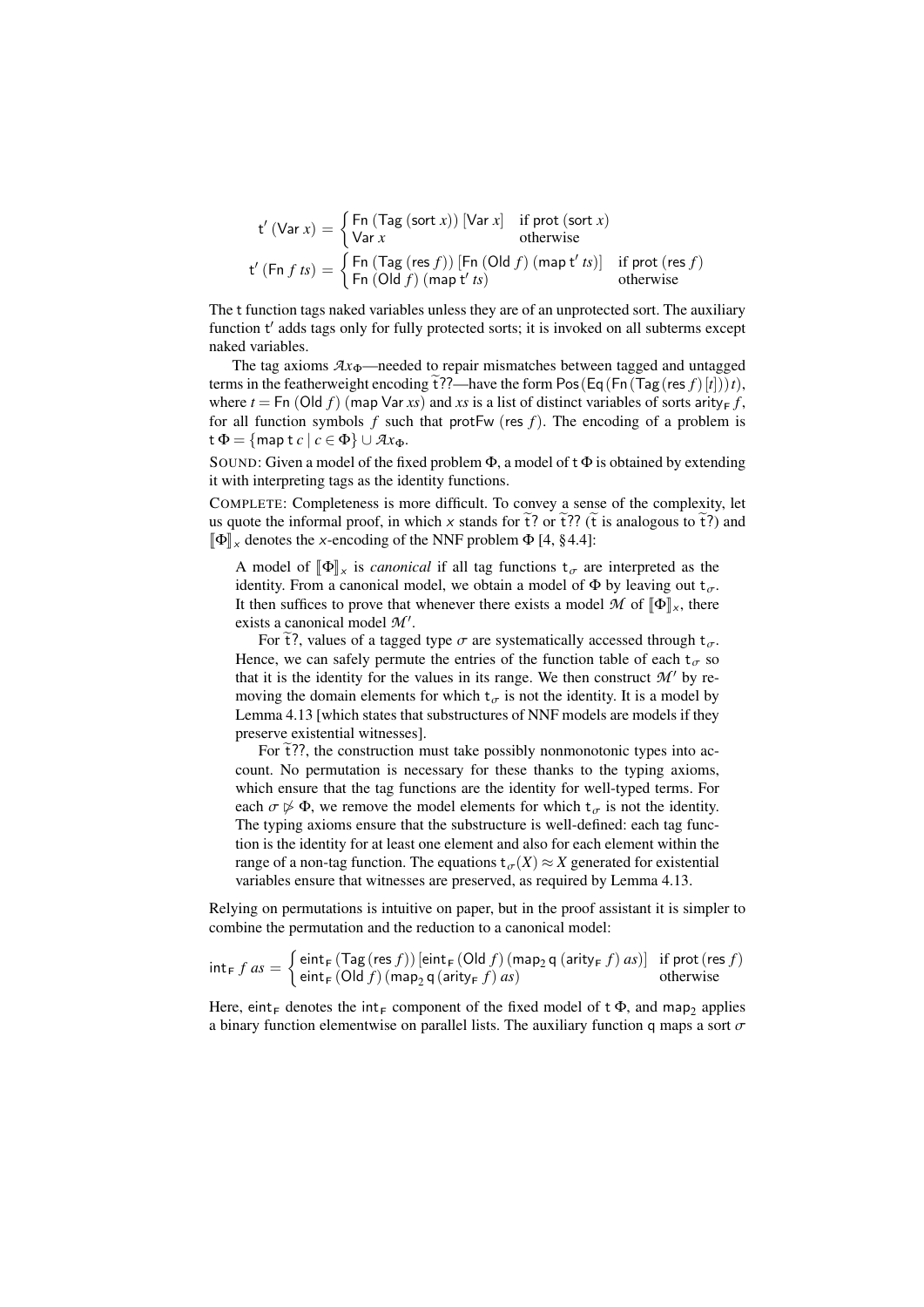and an element *d* to *d* if either unprot  $\sigma$  or *d* is in the range of eint<sub>F</sub> (Tag  $\sigma$ ); otherwise, it maps  $\sigma$ , *d* to eint<sub>F</sub> (Tag  $\sigma$ ) *d*. The proof that the resulting structure is a model of the original problem Φ involves defining suitable back-and-forth functions between the two structures. Finally, proving monotonicity of  $t \Phi$  is reduced to showing that the first criterion always succeeds on the translated problem: Problem $_\Phi$  < Problem  $\text{Crit}_{\text{t}\Phi}$ .

Guards. The guard encoding requires extending the signature with guard predicates:

datatype  $(p, 's)$  epsym  $=$  Old  $'p \mid$  Guard  $'s$ 

Each symbol Guard  $\sigma$  has arity  $[\sigma]$  and contributes axioms to the translated problem.

The soundness proof extends models of  $\Phi$  into models of g  $\Phi$  by interpreting the guard predicates as true everywhere. The completeness part is easier for guards than for tags. A canonical model is one where all guard predicates are interpreted as true everywhere. The proof handles the three levels of protection uniformly, reflecting the more uniform nature of  $\tilde{g}$ ??—there are no counterparts to the "typing axioms that repair mismatches between tagged and untagged occurrences of well-sorted terms" of  $\tilde{t}$ ??.

Monotonicity is proved using the second criterion, with the extension policy C for the predicates Old  $p$  and F for the distinguished symbols Guard  $\sigma$ . This is a departure from the informal proof, which inlines the model extension argument without appealing to the monotonicity criterion.

#### <span id="page-9-0"></span>6 First-Order Logic with Quantifiers

This and the next two sections are concerned with lifting the results presented in the previous sections to negation normal form and structures with arbitrarily large domains.

The locales for quantified FOL formulas in NNF are either the same or similar to those for CNF; the theory prefix Q is used for disambiguation (e.g., Q.Model). No cardinality assumption is made about the universe. Terms and atoms are as for CNF, but formulas can nest positive connectives and quantifiers arbitrarily.

The following declaration gives an approximation of the syntactic category of formulas. The actual type identifies them modulo  $\alpha$ -equivalence (variable renaming):

datatype  $('s, 'f, 'p)$  fm =<br>Pos  $(('f, 'p)$  atm) | Co

 $\text{Pos}((f, p) \text{ atm}) \mid \text{Conj}((s, f, p) \text{ fm})((s, f, p) \text{ fm}) \mid \text{All } s \text{ var}((s, f, p) \text{ fm}) \mid \text{Area}(f, f, p) \text{ fm}) \mid \text{Disc}(f, g, g) \mid \text{Area}(f, g, g) \mid \text{Area}(f, g, g) \mid \text{Area}(f, g, g) \mid \text{Area}(f, g, g) \mid \text{Area}(f, g, g) \mid \text{Area}(f, g, g) \mid \text{Area}(f, g, g) \mid \text{Area}(f, g, g) \mid \text{Area}(f, g, g)$ Neg (('f,'p) atm) | Disj (('s,'f,'p) fm) (('s,'f,'p) fm) | Ex 's var (('s,'f,'p) fm)

The proper formal management of binding syntax modulo  $\alpha$ -equivalence is a topic of extensive research in  $\lambda$ -calculus and programming languages. FOL syntax poses similar challenges. In particular, substitution and its interplay with the semantics is difficult to handle rigorously; for example, a standard textbook [\[16\]](#page-15-19) dedicates dozens of lemmas to these preliminaries, with rough proof sketches. Many of these refer to properties of any syntax with static bindings, falling under the scope of a general metatheory of syntax formalized by Popescu et al. [\[23,](#page-15-13) [24\]](#page-15-14). A prominent feature of this framework distinguishing it from the more established Nominal Isabelle [\[14\]](#page-15-20), based on nominal logic [\[21\]](#page-15-15)—is that it is centered around the notion of substitution:

• The framework defines substitution, including parallel and unary variants, and provides a large collection of basic facts about the interaction of substitution with free variables and the other operators.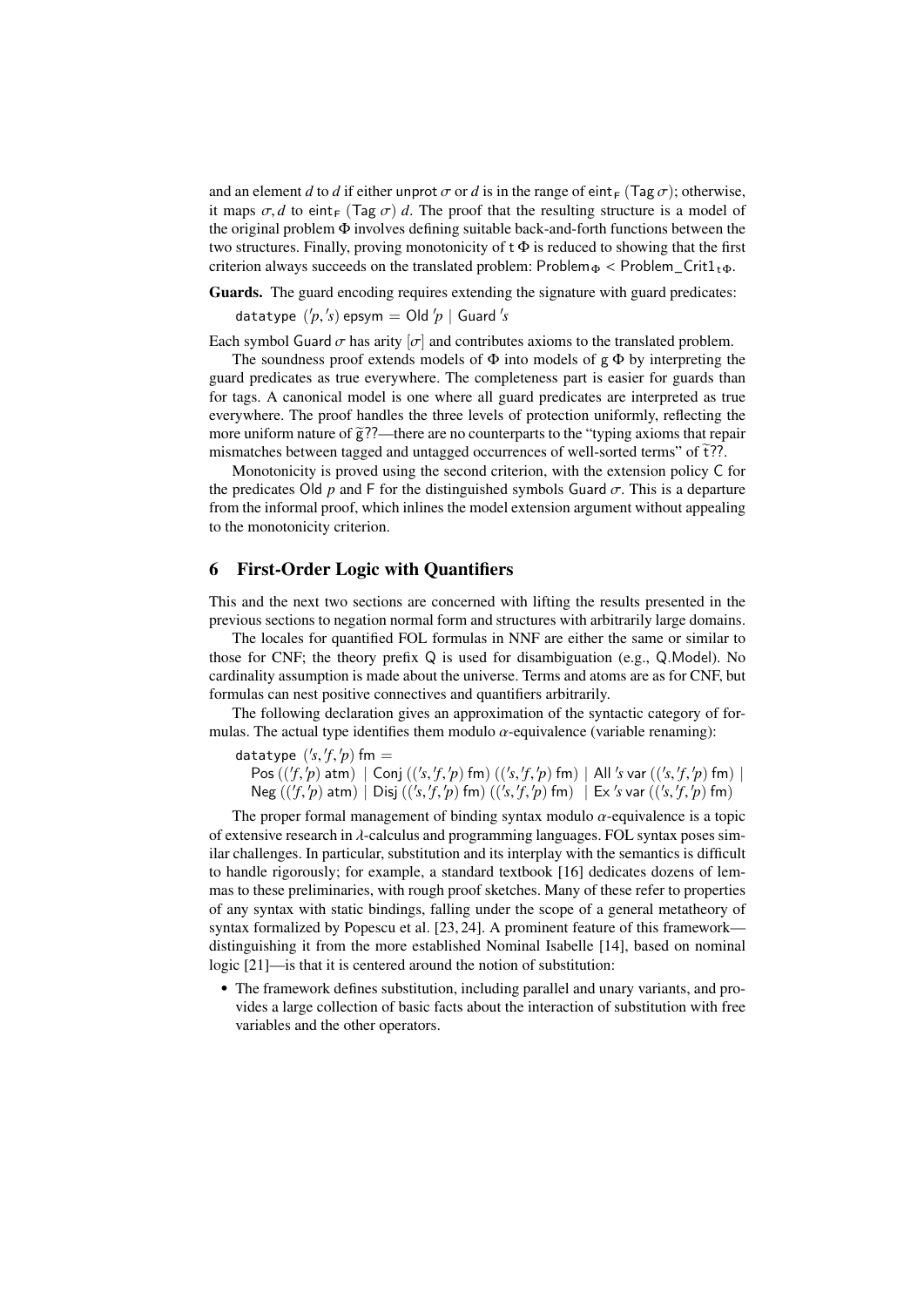• It provides a recursor for defining operators that are directly compositional with substitution. (In contrast, the nominal logic recursor targets compositionality with permutations, a less useful concept.)

This unconventional focus is appropriate: Substitution is without doubt the central syntactic operator in logics and type systems.

Another main feature is the facilitation of semantic interpretation of syntax, which is problematic in frameworks optimized for manipulating finitary syntax. For example, Pitts encounters "a really nontrivial freshness condition on binders" [\[22,](#page-15-21) §6.3] he needs to discharge in the context of applying the nominal recursor to interpret the  $\lambda$ -calculus in a semantic domain. This feature is illustrated below for interpreting FOL syntax.

The framework requires the user to provide semantic domains—for FOL, types *T* , *A*, and *F* for interpreting terms, atoms, and formulas—as well as first-order operations corresponding to the non-binding constructors other than for variables (e.g., FN :  $f \rightarrow T$  list  $\rightarrow T$ ) and second-order operations corresponding to the binders: ALL :  $s \rightarrow$  $(T \to \mathcal{F}) \to \mathcal{F}$  and  $EX : 's \to (\mathcal{T} \to \mathcal{F}) \to \mathcal{F}$ .

In exchange, the framework produces the functions  $\text{int}_{\mathsf{Tm}} : \text{tm} \to (\text{var} \to \mathcal{T}) \to \mathcal{T}$ ,  $int_{At} : atm \rightarrow (var \rightarrow T) \rightarrow A$ , and  $int_{Fm} : fm \rightarrow (var \rightarrow T) \rightarrow F$  that interpret syntax in the semantic domains. They map variables according to a valuation  $\xi$ . They map the action of non-binding constructors to that of the corresponding semantic operators, and similarly for binding constructors but in a valuation-sensitive way. For example:

$$
\begin{aligned}\n\inf_{\mathsf{Tm}} (\text{Var } x) \, \xi &= \xi \, x \\
\inf_{\mathsf{Tm}} (\mathsf{Fn} \, f \, t\mathfrak{s}) \, \xi &= \mathsf{FN} \, f \, (\mathsf{map} \, (\lambda t. \, \mathsf{int}_{\mathsf{Tm}} \, t \, \xi) \, t\mathfrak{s}) \\
\inf_{\mathsf{At}} (\mathsf{Eq } \, t_1 \, t_2) \, \xi &= \mathsf{EQ} \, (\mathsf{int}_{\mathsf{Tm}} \, t_1 \, \xi) \, (\mathsf{int}_{\mathsf{Tm}} \, t_2 \, \xi) \\
\inf_{\mathsf{Fm}} (\mathsf{Conj} \, \varphi_1 \, \varphi_2) \, \xi &= \mathsf{CONJ} \, (\mathsf{int}_{\mathsf{Fm}} \, \varphi_1 \, \xi) \, (\mathsf{int}_{\mathsf{Fm}} \, \varphi_2 \, \xi) \\
\inf_{\mathsf{Fm}} (\mathsf{All} \, \sigma \, x \, \varphi) \, \xi &= \mathsf{ALL} \, \sigma \, (\lambda d. \, \mathsf{int}_{\mathsf{Fm}} \, \varphi \, \xi \, [x \mapsto d])\n\end{aligned}
$$

where  $\xi[x \mapsto d]$  denotes the function that maps *x* to *d* and otherwise coincides with  $\xi$ . So far, this looks like the standard interpretation of binding syntax in a semantic domain, except that here the recursive definition is modulo  $\alpha$ -equivalence (which is a priori difficult to achieve in a proof assistant). The framework also derives compositionality of substitution w.r.t. valuation update and obliviousness of the interpretation w.r.t. fresh variables in a systematic, FOL-agnostic way:

intFm <sup>ϕ</sup>[*t*/*x*] <sup>ξ</sup> <sup>=</sup> intFm ϕ ξ[*<sup>x</sup>* 7→ int Tm *<sup>t</sup>* <sup>ξ</sup>] int<sub>Fm</sub>  $\varphi \xi = \text{int}_{Fm} \varphi \xi'$  if  $\xi$  and  $\xi'$  differ only on variables fresh for  $\varphi$ 

In the first equation,  $\varphi[t/x]$  denotes capture-free substitution of *t* for *x* in  $\varphi$ .

A many-sorted structure (int<sub>S</sub>, int<sub>F</sub>, int<sub>P</sub>) can be organized as a semantic domain by taking  $\mathcal{T} = \omega$ ,  $\mathcal{A} = \mathcal{F} =$  bool,  $FN = int_F$ ,  $EQ = (=)$ ,  $CONJ = (\wedge)$ , ALL  $\sigma P =$  $(\forall d$ . int<sub>s</sub>  $\sigma d \longrightarrow P d$ , and so on. This yields the recursive equations

$$
\begin{aligned}\n\llbracket \text{Var } x \rrbracket_{\xi} &= \xi x \\
\llbracket \text{Fn } f \text{ts} \rrbracket_{\xi} &= \text{int}_{\mathsf{F}} f (\text{map } (\lambda t. \llbracket t \rrbracket_{\xi}) \text{ ts}) \\
&\models_{\xi} \text{Eq } t_1 \text{ } t_2 \longleftrightarrow \llbracket t_1 \rrbracket_{\xi} = \llbracket t_2 \rrbracket_{\xi} \\
\models_{\xi} \text{Conj } \varphi_1 \varphi_2 \longleftrightarrow \models_{\xi} \varphi_1 \land \models_{\xi} \varphi_2 \\
&\models_{\xi} \text{All } \sigma x \varphi \longleftrightarrow \forall d. \text{ int}_{\mathsf{S}} \sigma d \longrightarrow \models_{\xi[x \mapsto d]} \varphi\n\end{aligned}
$$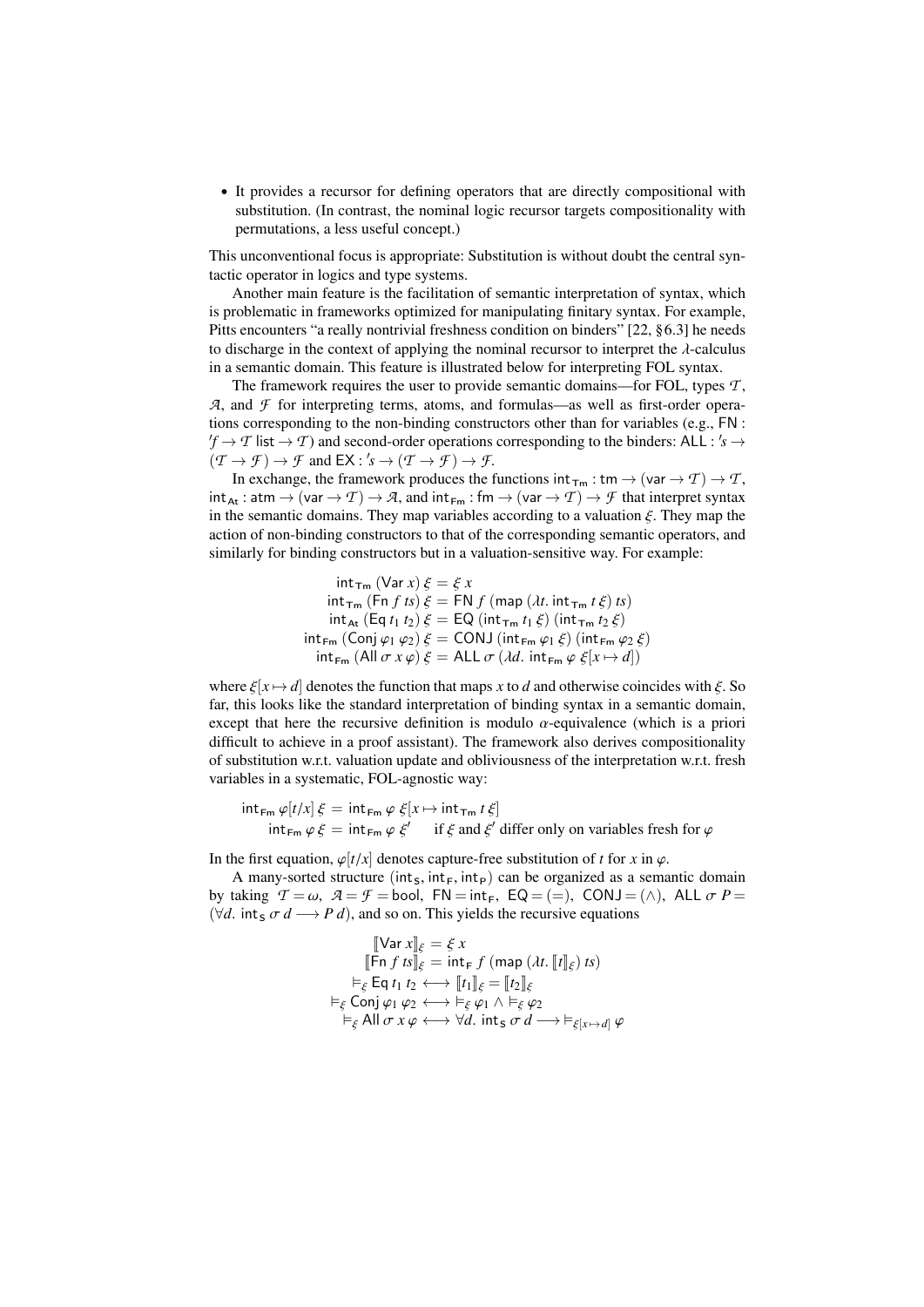which characterize term interpretation (with  $\llbracket t \rrbracket_{\xi} = \text{int}_{\tau_{\text{m}}} t \xi$ ), atom satisfaction ( $\models_{\xi} a =$ int<sub>At</sub>  $a \xi$ ), and formula satisfaction ( $\models_{\xi} \varphi = \text{int}_{Fm} \varphi \xi$ ). These functions are defined in the Q. Structure locale. The framework also produces the substitution lemma  $\models_{\xi} \varphi[t/x] \longleftrightarrow$  $\forall \xi[x \mapsto [t]_{\xi}] \varphi$ . In the next section, the notations  $\models \varphi$  and  $\models \Phi$  abbreviate  $\forall \xi \cdot \models_{\xi} \varphi$  and  $\forall \omega \in \Phi$   $\models \omega$ . The structure can also be made expliciting  $\alpha$ , (int., int., int.)  $\models \omega \varphi$ .  $\forall \varphi \in \Phi$ .  $\models \varphi$ . The structure can also be made explicit—e.g., (int<sub>S</sub>, int<sub>F</sub>, int<sub>P</sub>)  $\models \varphi \varphi$ .<br>
If the orientation toward substitution is the main strength of the framework its

If the orientation toward substitution is the main strength of the framework, its main weakness is the lack of automation. For each desired binding syntax type, users must currently instantiate the general theorems manually, much like mathematicians do routinely when applying universal algebra to groups or rings. The instantiation is tedious due to the large number of theorems. Despite the availability of "template files," this process can take days and thousands of lines of proof text. Automation in the form of a definitional package, which would provide the basic convenience expected by users of Nominal Isabelle (while supporting substitution natively), remains for future work.

#### 7 Classical Metatheorems

The lifting argument from countable CNF structures to unbounded NNF structures (Section [8\)](#page-13-0) relies on clausification and Löwenheim–Skolem for many-sorted FOL with equality. Earlier formalizations focus on unsorted FOL without equality [\[2,](#page-14-3)[12](#page-15-9)[,25\]](#page-15-10). Sorts and equality are tedious to formalize, and they often fail to reward the formalizer with deep logical insight, but they are central to monotonicity and sort encodings.

Clausification. The translation of a finite quantified problem into clausal form involves skolemizing all the existentially quantified variables into function symbols that take the universally quantified variables in scope as arguments. Skolemization is surprisingly difficult to treat formally; for example, Harrison [\[12\]](#page-15-9) claims that it poses greater challenges than completeness. On the positive side, clausification can be seen as an instance of the general semantic interpretation principle introduced in Section [6.](#page-9-0)

The definition of clausification and its soundness and completeness proof follow the four-step institutional approach.

SIG: Skolemization introduces new function symbols Sko  $\sigma s$  *x*, built from a list of sorts  $\sigma s$  (specifying the arity) and a variable name *x*, while preserving the sorts of  $\Sigma$ -symbols:

datatype  $'f$  efsym  $=$  Old  $'f$   $|$  Sko ( $'s$  list) var

TRANS: The clausification function cls takes a  $\Sigma$ -formula  $\varphi$ , an environment  $\rho$  : var  $\rightarrow$ tm, a list of universal variables *vs*, and a set of fresh variables *V* as arguments. In addition to massaging the connectives, it replaces existential variables by new symbols that depend on *vs*, replaces bound universal variables by fresh variables from *V*, and substitutes free variables according to  $\rho$  to produce a  $\Sigma'$ -clause.<br>The characteristic equations for cls are obtained by instantial

The characteristic equations for cls are obtained by instantiating the semantic interpretation principle with  $\mathcal{T} = \text{tm}$ ,  $\mathcal{A} = \text{atm}$ , and  $\mathcal{F} = \text{var list} \rightarrow \text{var set} \rightarrow \text{fm}$ , taking suitable operators on these domains, and letting cls be  $int_{F_m}$ . The interesting cases are

$$
\mathsf{cls}\ (\mathsf{All}\ \sigma\ x\ \varphi)\ \rho\ vs\ V = \mathsf{cls}\ \varphi\ \rho[x \mapsto \mathsf{Var}\ v]\ (v \# \nu s)\ (V \setminus \{v\})
$$
\n
$$
\mathsf{cls}\ (\mathsf{Ex}\ \sigma\ x\ \varphi)\ \rho\ vs\ V = \mathsf{cls}\ \varphi\ \rho[x \mapsto \mathsf{Fn}\ f\ (\mathsf{map}\ \mathsf{Var}\ v s)]\ vs\ (V \setminus \{v\})
$$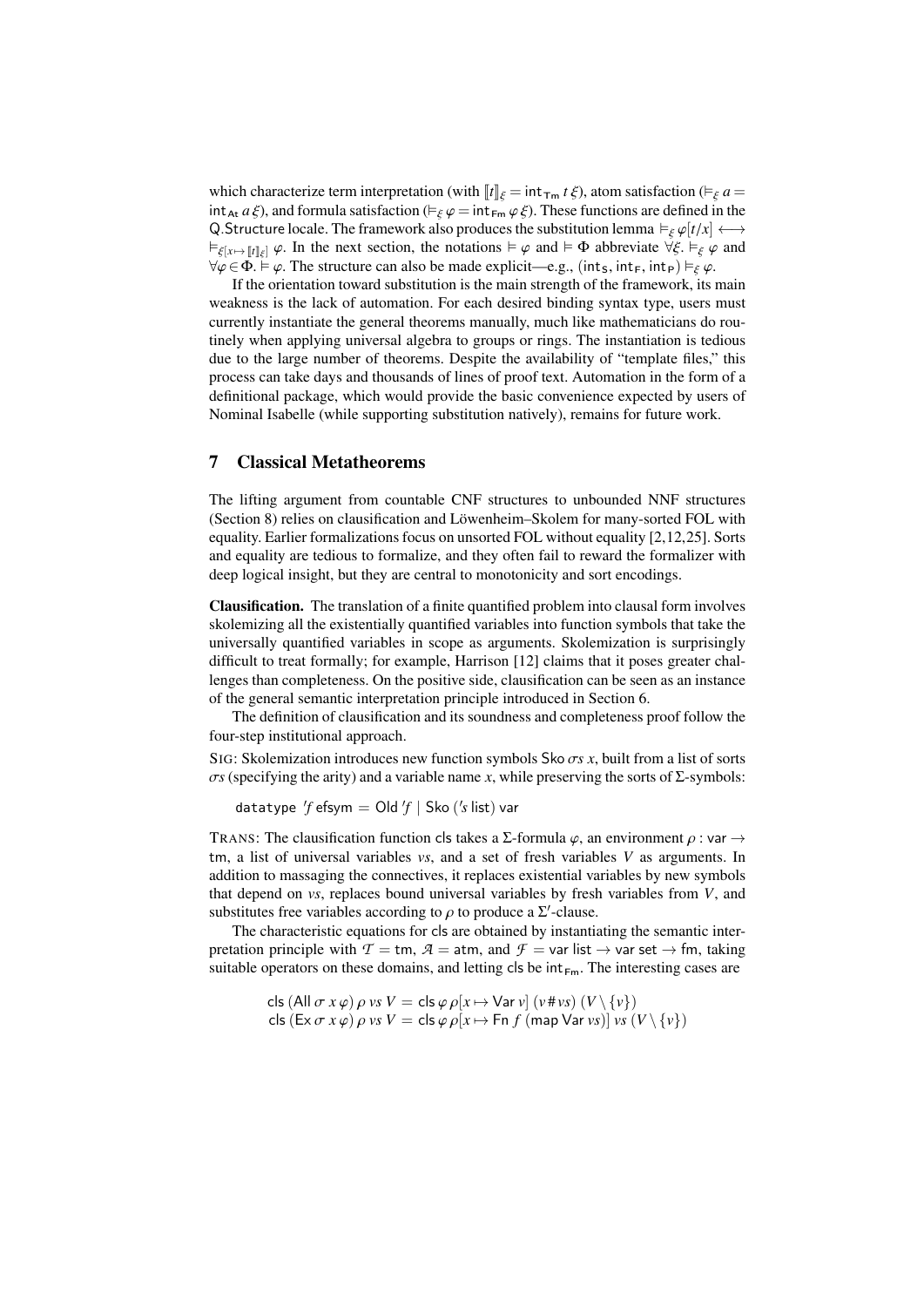where  $v \in V$  is some variable of sort  $\sigma$  and  $f = Sko$  (map sort *vs*) *v* is the Skolem function symbol, which is applied to the universal variables *vs*. For closed formulas, clausification is defined as clausify  $\varphi = \text{cls } \varphi \rho$  | UNIV for some irrelevant choice of  $\rho$ .

As a simple example, let  $\varphi = All \sigma x$  (Ex  $\tau y$  (Eq (Var *x*) (Var *y*))), let  $v_1, v_2$  be the variables picked from UNIV and UNIV  $\{v_1\}$ , and let  $f =$  Sko [ $\sigma$ ]  $v_2$ . Then

\n classify 
$$
\varphi
$$
  
\n =  $c \log \varphi \rho$  []  $\text{UNIV}$   
\n =  $c \log \varphi \rho$  []  $\text{UNIV}$   
\n =  $c \log \left( \text{Ex } \tau y \left( \text{Eq } (\text{Var } x) (\text{Var } y) \right) \right) \rho[x \mapsto \text{Var } v_1]$  [v<sub>1</sub>]  $(\text{UNIV} \setminus \{v_1\})$   
\n =  $c \log \left( \text{Eq } (\text{Var } x) (\text{Var } y) \right) \rho[x \mapsto \text{Var } v_1, y \mapsto \text{En } f [\text{Var } v_1]]$  [v<sub>1</sub>]  $(\text{UNIV} \setminus \{v_1, v_2\})$   
\n = Eq  $(\text{Var } v_1) (\text{En } f [\text{Var } v_1])$   
\n OUND: Soundness is proved in the Structure locale, which fixes a  $\Sigma$ -structure (int

SOUND: Soundness is proved in the Structure locale, which fixes a  $\Sigma$ -structure (int<sub>S</sub>, int, int, int, int, integral of  $\Sigma$ ,  $\Sigma$ ,  $\Sigma$ ,  $\Sigma$ ,  $\Sigma$ ,  $\Sigma$ ,  $\Sigma$ ,  $\Sigma$ ,  $\Sigma$ ,  $\Sigma$ ,  $\Sigma$ ,  $\Sigma$ ,  $\Sigma$ ,  $\Sigma$ ,  $\Sigma$ ,  $\Sigma$ ,  $\Sigma$ int<sub>F</sub>, int<sub>P</sub>). The "Skolem model" predicate skmod  $\varphi$  *p vs V eint<sub>F</sub> eint*<sup>1</sup><sub>E</sub> transforms, for each valuation  $\xi$  : var  $\rightarrow 'u$ , an extended structure *eint*<sub>F</sub> such that  $\models_{\xi}$  cls  $\varphi \rho$  *vs V* into an extended structure  $\text{e}int_{\mathsf{F}}^{\mathsf{F}}$  such that  $\models_{\xi \diamond \rho} \varphi$ , where  $\diamond$  composes valuations with environments. The introduction rules of skmod emulate cls's equations; for example,

$$
\frac{\text{skmod } \varphi \rho[x \mapsto \text{Fn } f \text{ (map Var vs)] vs } (V \setminus \{v\}) \text{ } eint_{\mathsf{F}}[f \mapsto F] \text{ } eint_{\mathsf{F}}}{\text{skmod } (\text{Ex } \sigma \text{ } x \varphi) \rho \text{ } vs } V \text{ } eint_{\mathsf{F}} eint_{\mathsf{F}}'}
$$

where  $v \in V$  and  $F : 'u$  list  $\rightarrow 'u$  is a suitable interpretation for the Skolem symbol f, defined so that *F us* gives an arbitrary *u* such that (int<sub>s</sub>, int<sub>F</sub>, int<sub>P</sub>)  $\models_{\xi \circ \rho[x \mapsto u]} \varphi$ , where  $\xi$ maps *vs* to *us* elementwise. The skmod relation is total on the last argument. For closed formulas  $\varphi$  such that (int<sub>5</sub>, int<sub>F</sub>, int<sub>P</sub>)  $\models \varphi$ , starting with an extension eint<sub>F</sub> of int<sub>F</sub>, skmod yields eint'<sub>F</sub> such that (int<sub>S</sub>, eint'<sub>F</sub>, int<sub>P</sub>)  $\models$  clausify  $\varphi$ . Thus, if  $\varphi$  has a model, then clausify  $\varphi$  also has a model then clausify  $\varphi$  also has a model.

For problems, we define clausify  $\Phi =$  clausify  $(\wedge \Phi)$ , where  $\wedge \Phi$  is the conjunction of all formulas in  $\Phi$ , which must be finite. The locale Q.Model fixes  $\Phi$  and a model, which is also a model of the formula  $\wedge \Phi$ . By soundness of clausify on closed formulas, this yields a model of clausify Φ.

COMPLETE: For completeness, it suffices to show that the backward structure translation of a model of clausify  $\Phi$  is a model of  $\Phi$ . This is straightforward.

Löwenheim–Skolem. The proof of the downward Löwenheim–Skolem theorem is based on a formalization of a complete inference system, described in a separate paper [\[8\]](#page-15-22). In the Q.Model locale, which fixes a problem and model, it constructs a syntactic Henkin model. Since this model has a countable universe, there exists an isomorphic copy on  $\omega$  (the countably infinite universe fixed throughout Sections [4](#page-4-0) and [5\)](#page-6-0). This yields Q.Model <sup>0</sup>*<sup>u</sup>* <sup>&</sup>lt; Q.Modelω.

Using the obvious sound and complete embedding embed of CNF problems into NNF problems, it is possible to transfer the Löwenheim–Skolem theorem to CNF:

Model  $u_{\mu,\Phi}$  < Q.Model  $u_{\mu,\Phi}$  embed  $\Phi$  < Q.Model  $\omega$ , embed  $\Phi$  < Model  $\omega,\Phi$ 

<span id="page-12-0"></span>To summarize the results of this section:

Theorem 2. *An NNF problem* Φ *has a model iff* clausify Φ *has a model.*

<span id="page-12-1"></span>Theorem 3. *An NNF problem has a model iff it has a countable model.*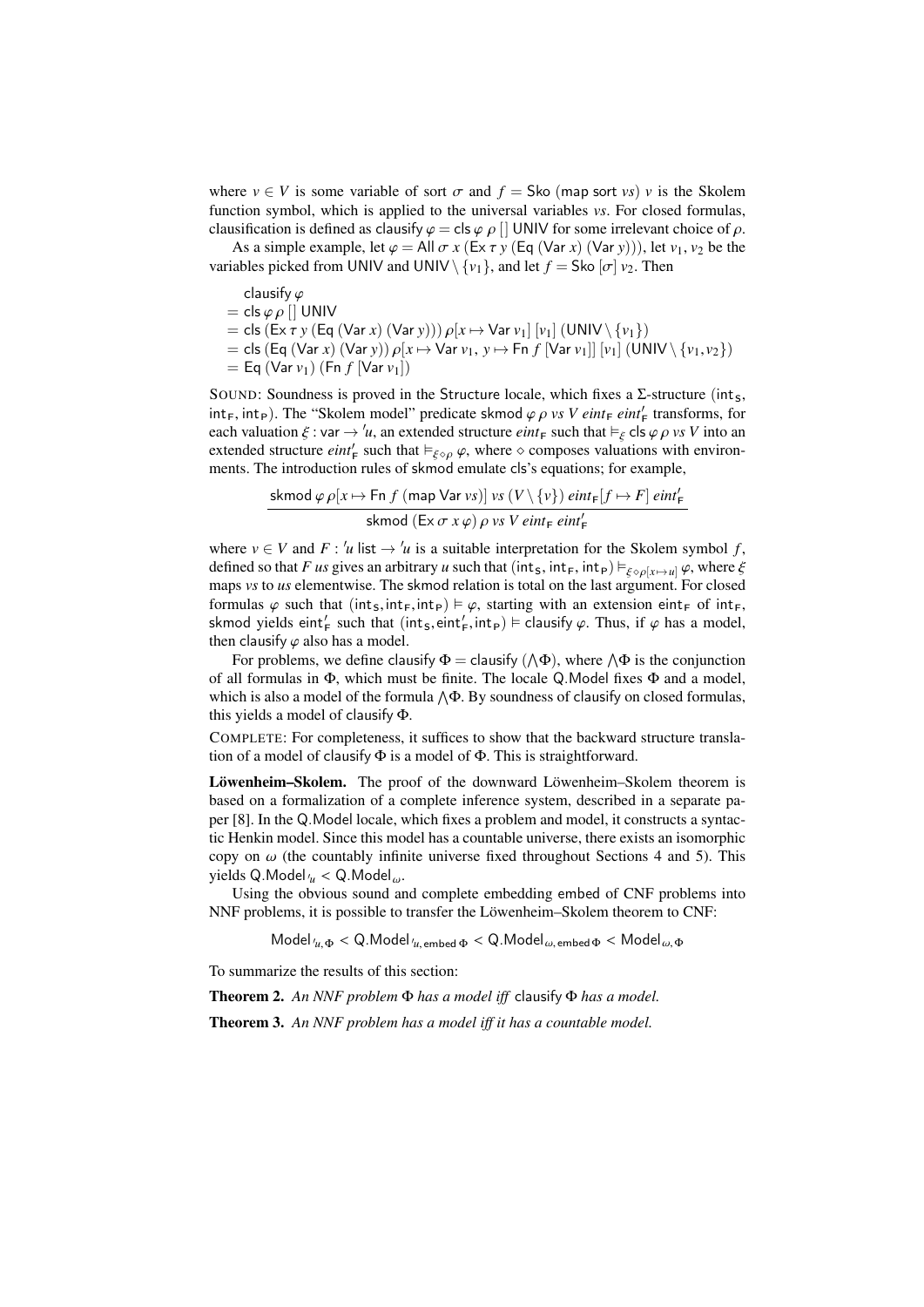#### <span id="page-13-0"></span>8 Lifting to Arbitrary Structures and Formulas with Binders

The focus on clausal form and countable structures is a useful simplification, but it is not faithful to the NNF-based paper proof [\[3\]](#page-14-0) (or to the implementation in Sledgehammer). Thanks to a lifting argument that relies on clausification and Löwenheim–Skolem, the final results are free of such restrictions.

Figure [1](#page-13-1) shows how the results are connected. Starting at the top with a satisfiable quantified problem  $\Phi$ , the problem is first clausified, then by Löwenheim–Skolem it is countably satisfiable (by taking  $\mu = \omega$ ). On the left-hand side, the clausified problem is further encoded using tags or guards ( $x \in \{t, g\}$ ) and shown to pass one of the monotonicity criteria  $(i = 1$  for t and 2 for g), meaning it is monotonic. On the right-hand side, the encoded problem is satisfiable. Merging the two branches yields a monotonic satisfiable problem, whose erasure is a satisfiable unsorted problem. Since every translation step is also shown complete, the right-hand side can also be traversed bottom-up, producing a model of the original problem from a model of the translated unsorted problem. The overall translation is thus sound and complete.

**Theorem 4.** *Given*  $x \in \{t, g\}$  *and a finite many-sorted NNF problem*  $\Phi$ *, let*  $\Phi'$  *be the unsorted CNF problem* e (x (clausify Φ))*, i.e., the sort-erased* x*-translated clausified* Φ*.* (1) *For each model M of*  $\Phi$  (*forming together with*  $\Phi$  *an instance of* Q.Model<sub>Φ</sub>), there

*exists a model*  $\mathcal{M}'$  *of*  $\Phi'$  (*forming together with*  $\Phi'$  *an instance of* U.Model<sub> $\Phi'$ </sub>).

(2) *Conversely, for every model of*  $\Phi'$ *, there exists a model of*  $\Phi$ *.* 

The formal proof puts together many constructions and results of independent interest, notably soundness of the monotonicity criteria (Theorem [1\)](#page-5-0), soundness and completeness of clausification (Theorem [2\)](#page-12-0), and downward Löwenheim–Skolem (Theorem [3\)](#page-12-1).



<span id="page-13-1"></span>Figure 1. The verified translation pipeline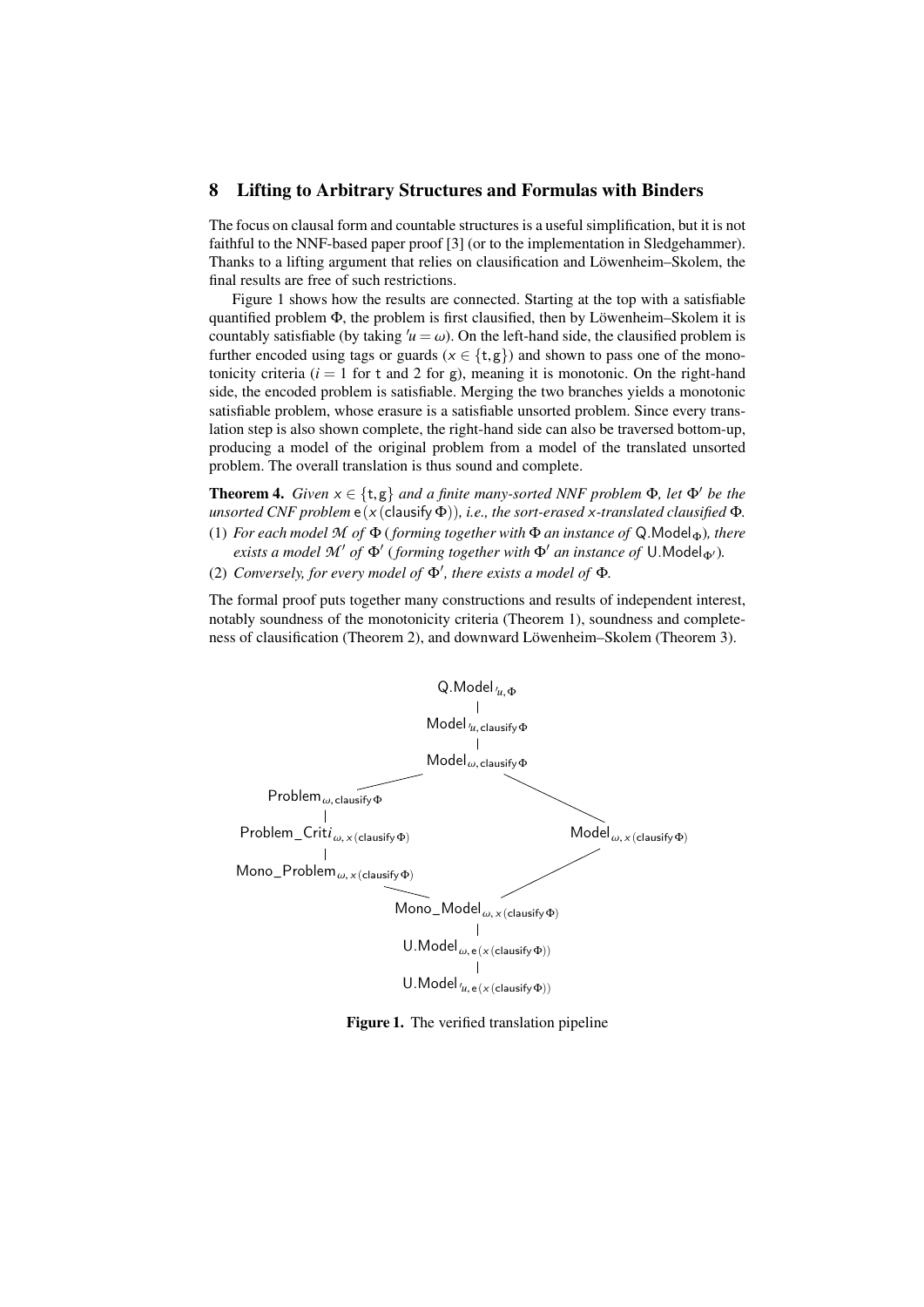#### 9 Conclusion

This paper describes a framework and a methodology for formalizing applications of many-sorted first-order logic while acting as a companion to recent papers on sort encodings [\[3,](#page-14-0) [9,](#page-15-8) [10\]](#page-15-4). To readers from the proof assistant community, it also provides a contribution to the ongoing binder representation debate. And to readers rooted in algebraic methods, it shows a practical application of the theory of institutions in a context where the translation functions cannot be assumed to be uniform.

The formalization widely reaffirmed already proved results. On one occasion, it revealed a flaw in a published lemma (Lemma 3 of Claessen et al. [\[10\]](#page-15-4)). It also helped detect mistakes in a subsequent paper proof [\[4\]](#page-14-1) before it reached any readers. The work provided the opportunity to rethink the proof; for example, the generalized monotonicity concept, in terms of sets of sorts, arose during the formalization.

A potential practical benefit of this work is connected to step-by-step proof reconstruction. Although the encodings are sound, the inferences in a machine-generated proof may violate the sort discipline, resulting in failures in Sledgehammer's proof replay. In future work, we want to investigate the feasibility of connecting the soundness proofs of the encodings with a verified checker for unsorted FOL proofs.

The advantages of machine-checked metatheory are well known from programming language research, where papers are often accompanied by formal developments and proof assistants have made it into the classroom. Paradoxically, in the automated reasoning community, we have not been very enthusiastic about formalizing our own results. This paper reported on some steps we have taken to address this.

Acknowledgement. We thank Tobias Nipkow for making this work possible. Jesper Bengtson, Nicholas Smallbone, Mark Summerfield, Dmitriy Traytel, and several anonymous reviewers suggested improvements to earlier versions of this paper. The research was supported by the Deutsche Forschungsgemeinschaft (DFG) projects Security Type Systems and Deduction (grant Ni 491/13-1), part of the program Reliably Secure Software Systems ( $\text{RS}^3$ , Priority Program 1496), and Hardening the Hammer (grant Ni 491/ 14-1). The authors are listed in alphabetical order.

#### References

- <span id="page-14-4"></span>[1] Ballarin, C.: Locales: A module system for mathematical theories. J. Autom. Reasoning, to appear
- <span id="page-14-3"></span>[2] Berghofer, S.: First-order logic according to Fitting. In: Klein, G., Nipkow, T., Paulson, L. (eds.) Archive of Formal Proofs. <http://afp.sf.net/entries/FOL-Fitting.shtml> (2007)
- <span id="page-14-0"></span>[3] Blanchette, J.C., Böhme, S., Popescu, A., Smallbone, N.: Encoding monomorphic and polymorphic types. In: Piterman, N., Smolka, S. (eds.) TACAS 2013. LNCS, vol. 7795, pp. 493–507. Springer (2013)
- <span id="page-14-1"></span>[4] Blanchette, J.C., Böhme, S., Popescu, A., Smallbone, N.: Encoding monomorphic and polymorphic types. Tech. report associated with TACAS 2013 paper [\[3\]](#page-14-0), [http://www21.](http://www21.in.tum.de/~blanchet/enc_types_report.pdf) [in.tum.de/~blanchet/enc\\_types\\_report.pdf](http://www21.in.tum.de/~blanchet/enc_types_report.pdf) (2013)
- <span id="page-14-2"></span>[5] Blanchette, J.C., Krauss, A.: Monotonicity inference for higher-order formulas. J. Autom. Reasoning 47(4), 369–398 (2011)